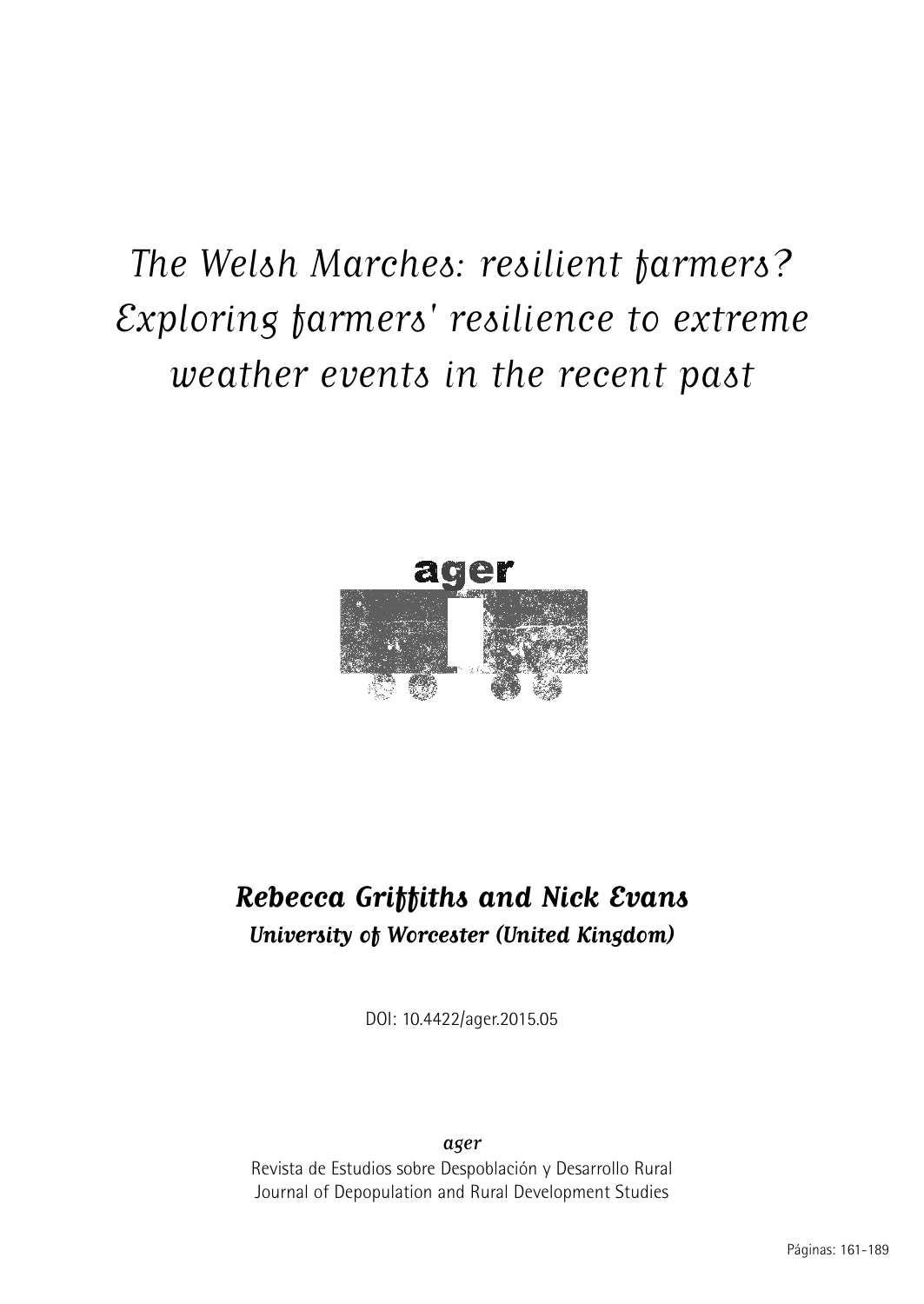#### The Welsh Marches: resilient farmers? Exploring farmers' resilience to extreme weather events in the recent past

*Abstract: In the 21st century climate change will cause a significant increase in the frequency and intensity of extreme weather events across Europe. Investigating farmers' resilience to extreme weather events in the past can be used to establish the inherent level of resilience farmers' will have to respond to comparable events in the future. The Welsh Marches has experienced a range of extreme weather events including: heatwaves, flooding; prolonged rainfall; and heavy snowfall. To identify the resilience of farmers in the Marches farmers' apparent vulnerabilities, coping capacity, social capital and adaptive capacity that have been exposed in past events are discussed. Rural isolation is identified as an exacerbating factor of farming vulnerability. Yet, this is also an apparent source of resilience as farmers are found to rely on high social capital to assist each other in emergency and challenging situations during extreme weather events. The paper concludes by indicating that more localised studies are required, situated within unique farming cultures. This will enable a more complete picture of farmers' resilience across Europe to be established.*

*Keywords*: resilience, climate change, extreme weather events, farmers, adaptive capacity, agricultural change.

#### Las Marcas galesas: ¿agricultores resilientes? Explorando la resiliencia de los agricultores ante eventos meteorológicos extremos en el pasado reciente

*Resumen:* A lo largo del siglo XXI, el cambio climático causará un significativo aumento en la frecuencia e intensidad de eventos meteorológicos extremos por toda Europa. Investigar la resiliencia de los agricultores a tales eventos en el pasado puede servir para establecer el nivel inherente de resiliencia con que contarán los agricultores para responder a eventos comparables en el futuro. Las Marcas galesas han experimentado una variedad de eventos meteorológicos extremos, incluyendo olas de calor, inundaciones, lluvias prolongadas y nevadas. Para identificar la resiliencia de los agricultores de las Marcas, se discuten cuatro elementos clave a través de la exploración de las vulnerabilidades aparentes de los agricultores, los impactos de los eventos meteorológicos extremos, la capacidad de enfrentarse a problemas, el capital social y la capacidad de adaptación, todos los cuales han sido manifestados en eventos pasados. Se identifica el aislamiento rural como factor intensificador de la vulnerabilidad agraria. Y, sin embargo, esto es también una fuente aparente de resiliencia, dado que se encuentra que los agricultores se apoyaban en el alto capital social para asistirse unos a otros en situaciones de emergencia y desafío durante los eventos meteorológicos extremos. El artículo concluye indicando que se requieren más estudios localizados, situados en culturas agrarias distintivas. Esto hará posible establecer una imagen más completa de la resiliencia de los agricultores europeos.

*Palabras clave*: resiliencia, cambio climático, eventos meteorológicos extremos, agricultores, capacidad adaptativa, cambio agrario.

> Recibido: 26 de junio de 2014 Devuelto para revisión: 16 de octubre de 2014 Aceptado: 19 de diciembre de 2014

Rebecca Griffiths. University of Worcester. Correspondence: rebecca.griffiths@worc.ac.uk

Nick Evans. University of Worcester.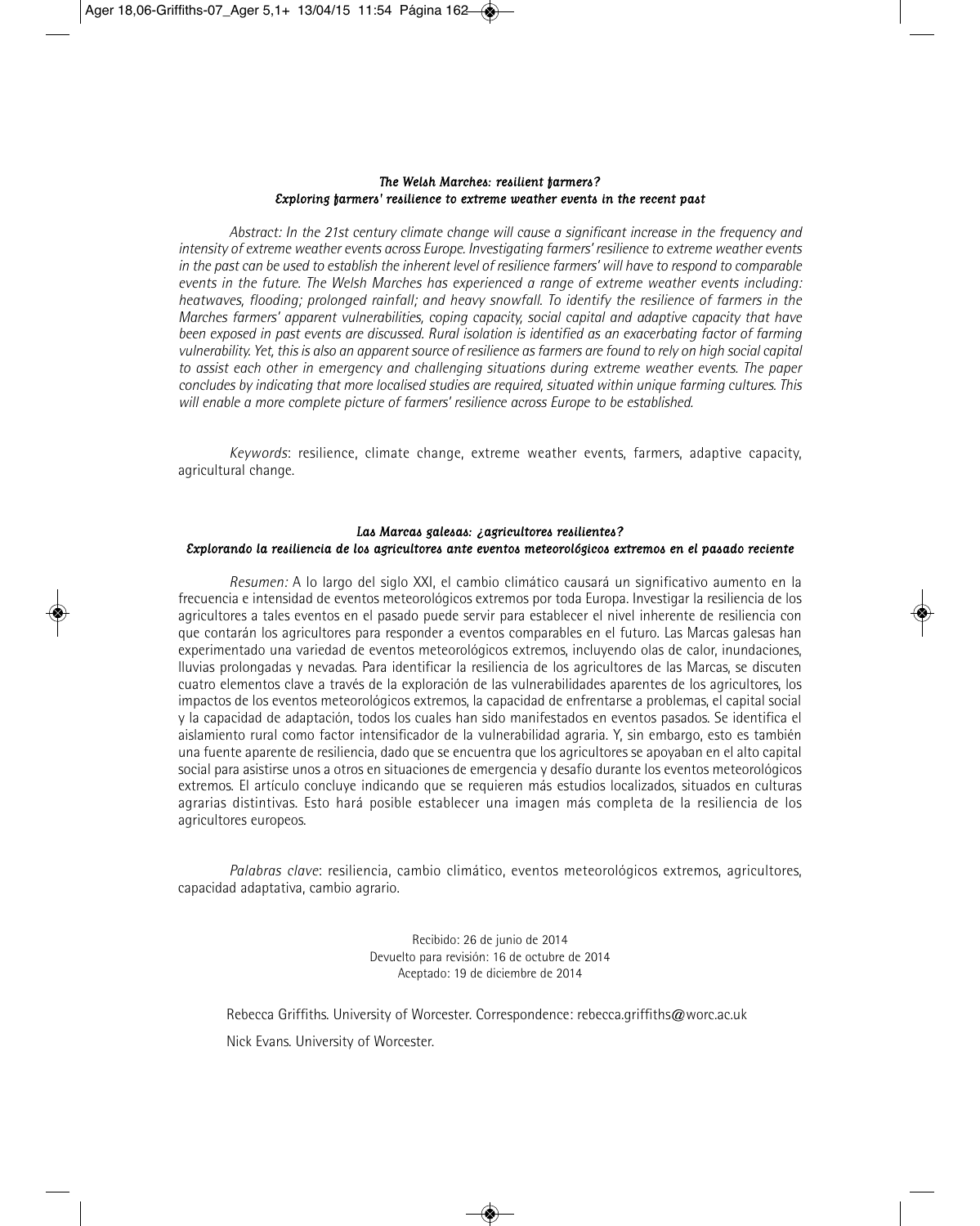### The climate challenge

Resilient communities are less vulnerable to hazards (Cutter *et al.*, 2008). This observation is particularly pertinent to farmers in the UK where resilience is constantly challenged by extreme weather events. The full weight of the exogenous shock of increasingly frequent and intense extreme weather events triggered by climate change is yet to be felt. However, there are existing indications of the need for more resilient farmers' to meet the unprecedented challenge of climate change. Agricultural systems are recognised as continually evolving such that farmers possess a strong tradition in building resilience through strengthening adaptive capacity, primarily driven by the adoption of technology (Bowler, 1985; Evans *et al.*, 2002). Yet, increased technological dependence has done little to reduce overall farm vulnerability to risk (Beck, 1992; Evans, 2013). Extreme weather events have become increasingly common in the UK since the 1950s (Defra, 2012a). Such events have already exerted a notable influence on agricultural production in the UK (Defra, 2012a; IPCC, 2014). For example, it is likely that the frequency of heatwaves has increased across large parts of Europe (IPCC, 2013), alongside the frequency and intensity of heavy precipitation making flooding also a key concern (Defra, 2012a; IPCC, 2013).

Observations indicate that temperatures at the Earth's surface have risen globally, with averaged combined land and ocean surface temperature increasing by 0.85°C between 1880 and 2012 (IPCC, 2013) and 0.5°C to 1°C from 1961-1990 in the UK (Defra,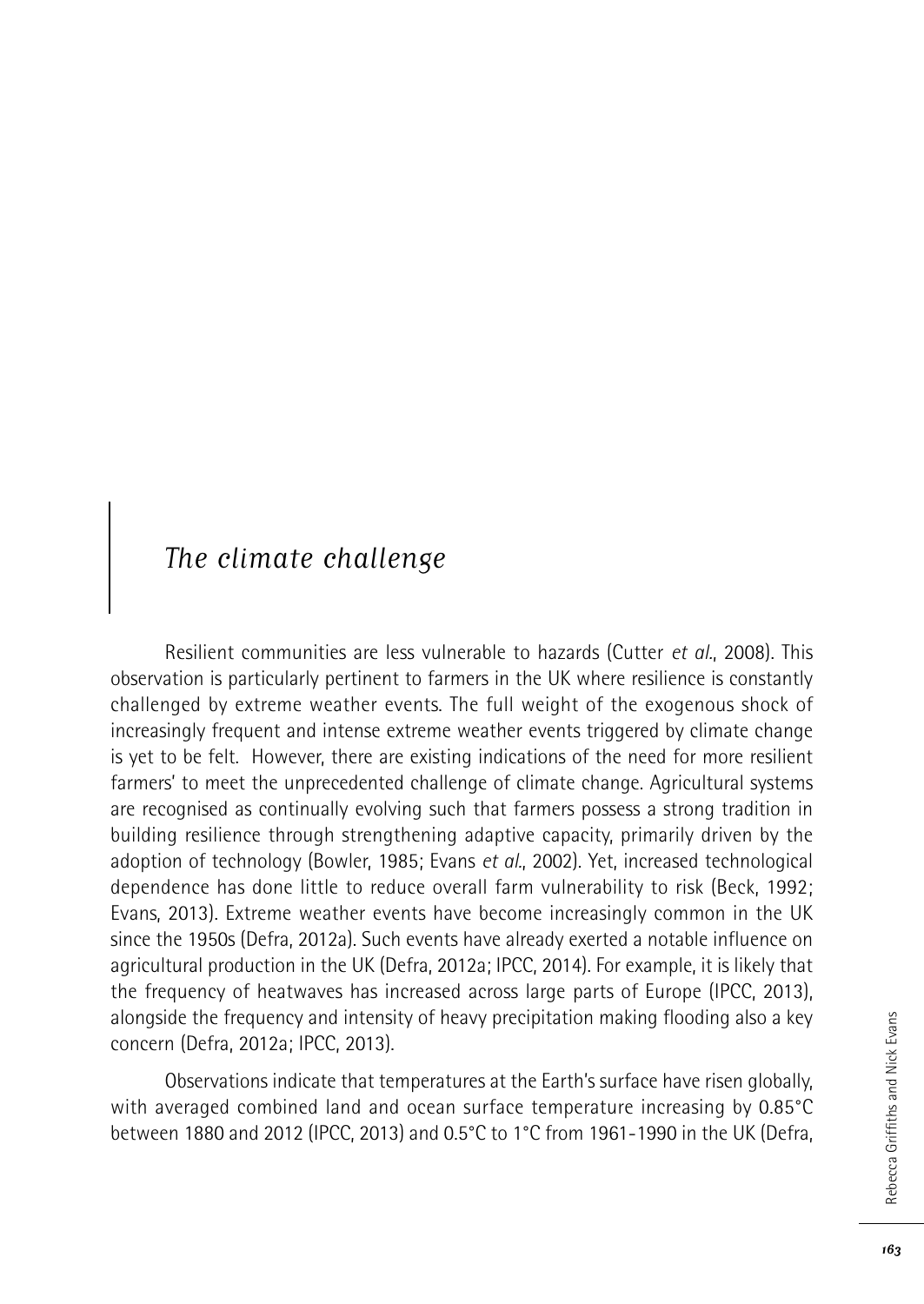2012a). Against the backdrop of average climate change trends, the impacts upon social-ecological systems (see below) are amplified beyond the range of disruptions already felt with the emergence of greater weather extremes (Tate *et al.*, 2010). Regional projections for the 2080s indicate that for the West Midlands, the administrative region which includes the Welsh Marches case study area of this paper, there will be increases in mean temperature of 4.4°C in summer and 3.1°C in winter, whilst precipitation will increase by 28% in winter and reduce by 3 to 33% in summer (Defra, 2012a). It is highly probable that such change will be accompanied by an even greater frequency and intensity of extreme weather events than witnessed throughout the 21<sup>st</sup> century (Defra, 2012b, IPCC, 2013). Such predictions serve to emphasise the mounting challenges farmers face to sustain their own livelihoods and contribute to the broader sustainability of rural communities. If climate related hazards pose enhanced risks, then there will be more importance attached to resilience to climate change (IPCC 2014).

However, the recent emergence of anticipated challenges of climate change to farming (Ambler-Edwards *et al.*, 2009; Foresight, 2011) is amplified by rising concerns regarding global food security. New debates are emerging over the nature of future agricultural change in the UK (Ilbery and Maye, 2010; Maye and Kirwan, 2013; Evans, 2013). Such commentators suggest that more pressure will be brought to bear on UK farmers to step up food production, yet this is occurring precisely at a time when extreme weather events will do more to expose their specific vulnerabilities. These are yet to be assessed at a local level where the resilience of farming lives will actually be played out.

### Farming lives: resilient prospects

In its simplest form, resilience is defined as the capacity of a system to experience considerable challenges while retaining essentially the same function, structure and identity (Folke *et al.*, 2002; Walker *et al.*, 2006). Resilience refers to coping with uncertainty in all ways, increasing the threshold of the shocks that a system can endure (Folke *et al.*, 2002). Resilience is conceptualised as a complex notion incorporating risk perceptions, vulnerability, coping capacity, social capital and adaptive capacity to enable the exploration of the flexibility of a system to withstand shocks and change. In respect of recovering from a shock, such as an extreme weather event, Comfort *et al.* (2001) envisage resilience as a flexible response to a threat,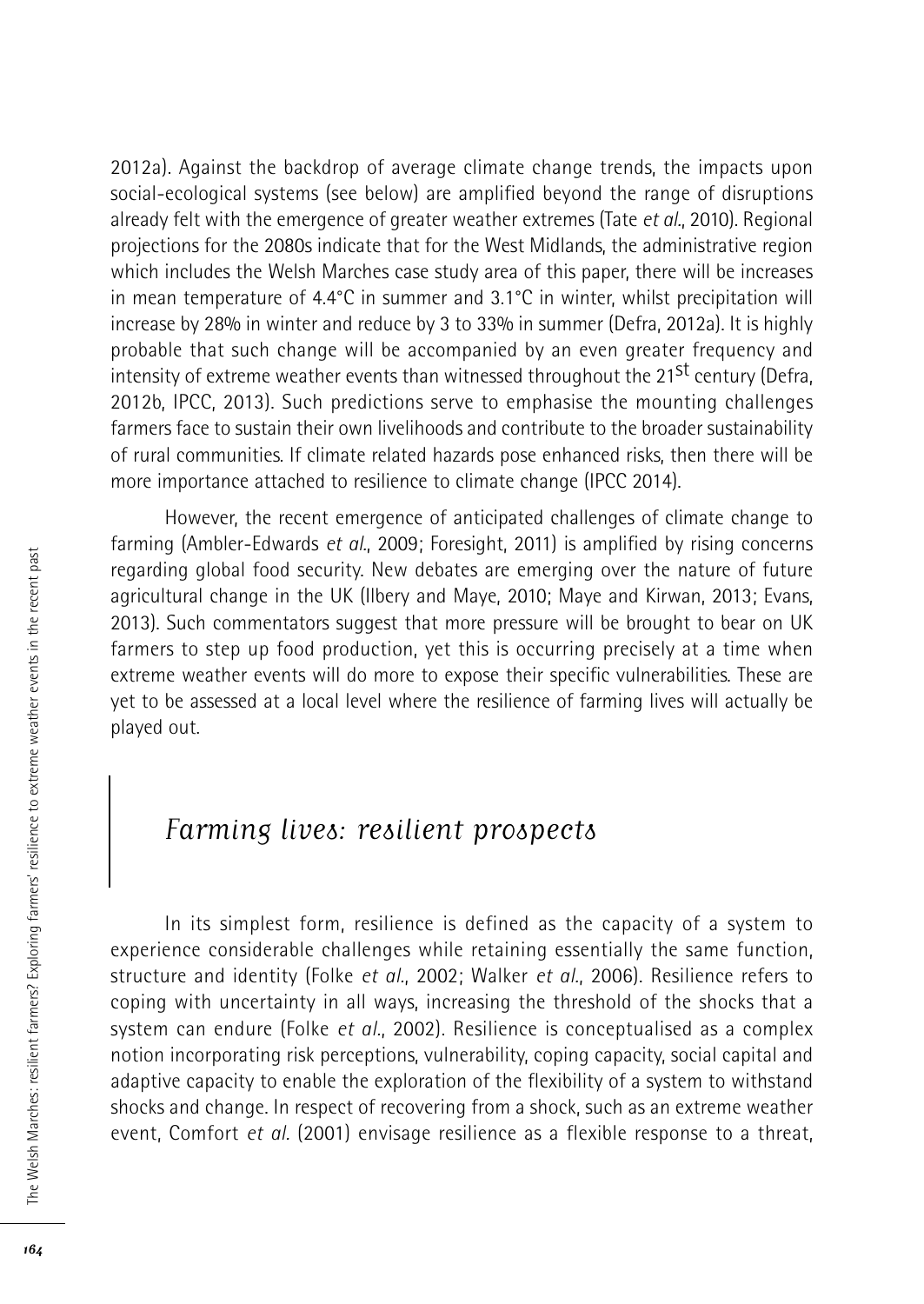demonstrating an ability of the community or individuals to 'bounce back'. Cutter *et al.* (2008) express this in defining resilience as the ability of a social system to respond to, and recover from disasters. It includes those inherent conditions that allow the system to absorb impacts and cope with events, as well as post-event adaptive processes that facilitate the system to re-organise and change in response to a threat (Cutter *et al.* 2008). In respect of climate change and extreme weather events, it is apparent that there is an increasing need to recognise the necessity of farmers to 'bounce forward' extending beyond the ability to 'bounce back'. Thus a need to readjust and adapt the affected system in response to exposed vulnerabilities is increasingly apparent (Gunderson and Holling, 2001).

There is an increasing shift in expectations for farmers to be more resilient to withstand effectively future pressures and shocks that may not yet be known (Kaplan, 1999), including those from climate change. Agricultural resilience comprises three components: the amount of change a farming system can undergo while maintaining its functions and structures (Milestad and Darnhofer, 2003); the degree of selforganisation; and the capacity for adaptation and learning (Milestad, 2003). The term 'farming community' is commonly used in the UK to summarise farmers' shared social, economic and cultural values, yet few studies have considered the relevance of the application of such attributes to assess farming resilience. Darnhofer *et al.* (2010), supported by Sinclair *et al.* (2014), argue that farm systems vary distinctly from other social-ecological systems in that resilience is not simply about preservation of current activities. Therefore, a 'resilient farmer' embraces flexible responses to system shocks (Comfort *et al.*, 2001; Cutter *et al.*, 2008; IPCC, 2014; Sinclair *et al.*, 2014), that enables them to 'bounce forward'. Hence, in response to a shock, there would be areorganization of the current farm system, often within the constraints of culture and tradition, but one which also incorporates actions and measures intended to limit future vulnerability (Milestad and Darnhofer, 2003). Such an approach emphasises the dynamic nature of the concept of resilience, encompassing constant change and evolution of a system's structures and functions. This is particularly notable amongst UK family farms where pressure mounts over the generations to maintain the 'name on the land' (Gasson *et al.*, 1988; Price and Evans, 2006; Riley, 2009).

In more specific terms, the development of resilience is a product of four key elements: vulnerability, coping capacity, social capital and adaptive capacity. This is because resilience demands flexible responses to events exposing vulnerabilities, testing a community's coping capacity and social capitals whilst utilising its adaptive capacity to reorganise and bounce back after a damaging effect (Comfort *et al.*, 2001; Milestad and Darnhofer, 2003; IPCC, 2014). First, the vulnerability of an agricultural system has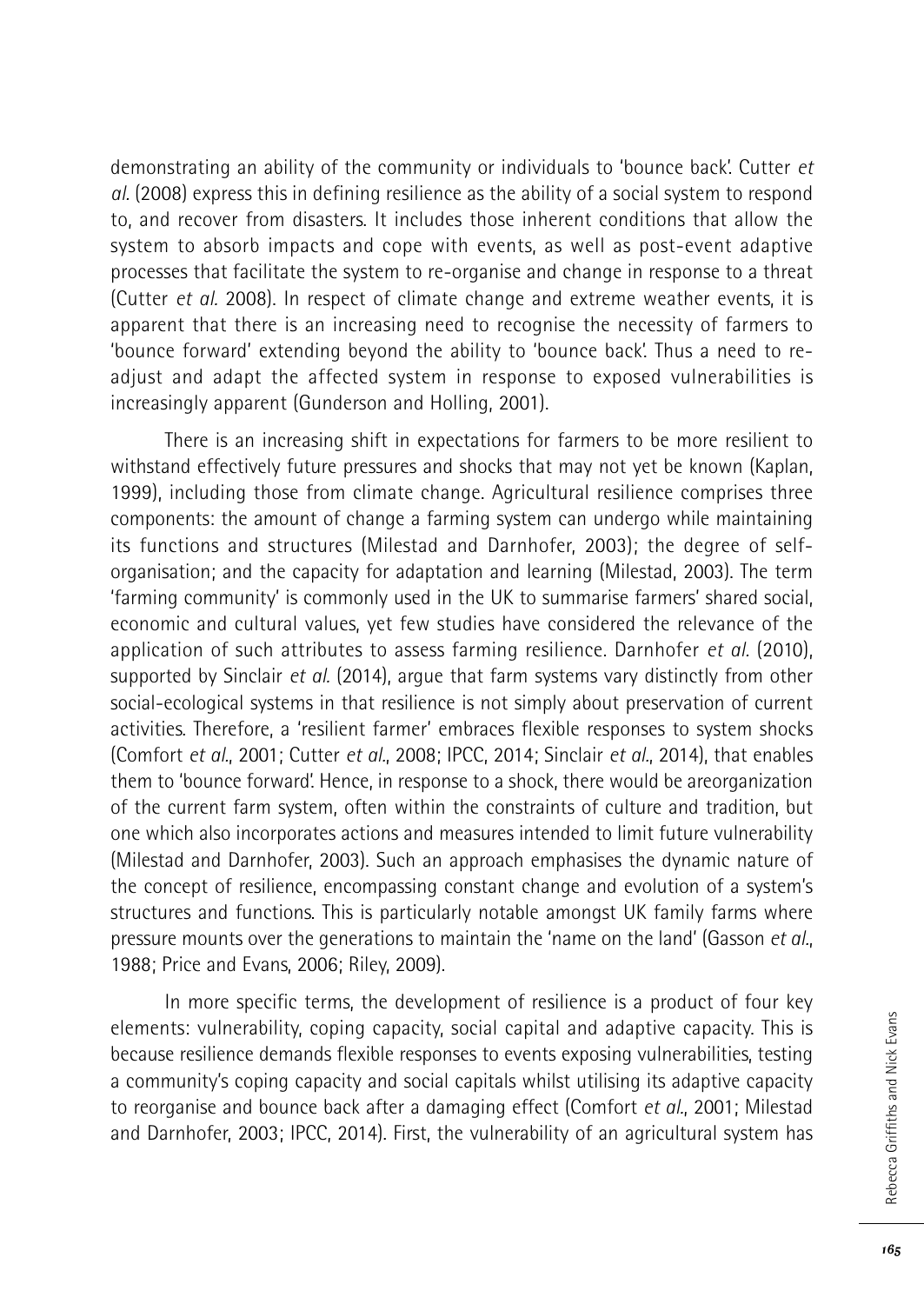been identified as dependent upon its exposure sensitivity to a hazard, combined with its coping and adaptive capacities (Smit and Pilifosova, 2003; Reidsma*et al.*, 2010). As such, a farmer with 'strong' resilience would be expected to have a minimal vulnerability to a risk whereas a high vulnerability would be associated with a 'weak' level of resilience brought about by limited social capital, coping and adaptive capacities.

Second, coping capacity lies in the trajectory between vulnerability and resilience (Lazarus, 2011). Yohe and Tol (2002) interpret coping capacity as a range of circumstances within which the virtue of underlying resilience of a system, reflected in its ability to cope and maintain existing structures and functions, is tested when a significant shock occurs. It is considered to vary dependent upon the community and location, influenced by demographic, social and economic characteristics (Lazarus, 2011). For farmers, coping capacity represents those immediate responses made to a crisis and, as such, are emergency, reactive and short-term (Berkes and Jolly, 2001). The level of an individual's coping capacity is also dependent upon the strength of social capital that exists within their community to buffer adverse vulnerabilities exposed to risk. Agricultural changes made during and in the aftermath of any crisis should, of course, contribute to a greater capacity to cope in the future (Eriksen *et al.*, 2005).

Third, social capital defines trust, networks and shared values that people can draw upon in order to improve their livelihoods, resulting in positive outcomes (Putnam, 1995). A social network is considered to be the pattern of friendship, advice, communication or support existing amongst members of a social system (Valente, 1996). Such concepts allow for the norms of behaviour and trust to be analysed that are critical to understanding farmers' responses to risk and information provided to them (Fisher, 2013). Therefore, they are central to the functions of farming and rural communities (Curry and Fisher, 2013; Fisher, 2013). The importance of social processes and circumstances to cope and adapt to increasing challenges are widely recognised in agricultural systems, playing a key role in enhancing a community's resilience (Smithers and Smit, 1997; Beck, 2010; Moser, 2010). At the same time that social capital and a sense of community can strengthen a farmer's resilience through inclusion, exclusion from a community may further limit the growth of resilience. In an extreme weather event, those who have the equipment and knowledge are more likely to deploy it as a response to help others, whilst those without are left more vulnerable to the adverse effects of that event.

Fourth, resilience supports and enhances the ability of socio-ecological systems to exhibit adaptive capacity (Wood *et al.*, 2013). Adaptation is a powerful option to reduce the negative impacts of climate change (Tol *et al.*,1998), yet it is only possible with a high level of adaptive capacity. Thus, the adaptive capacity of an affected system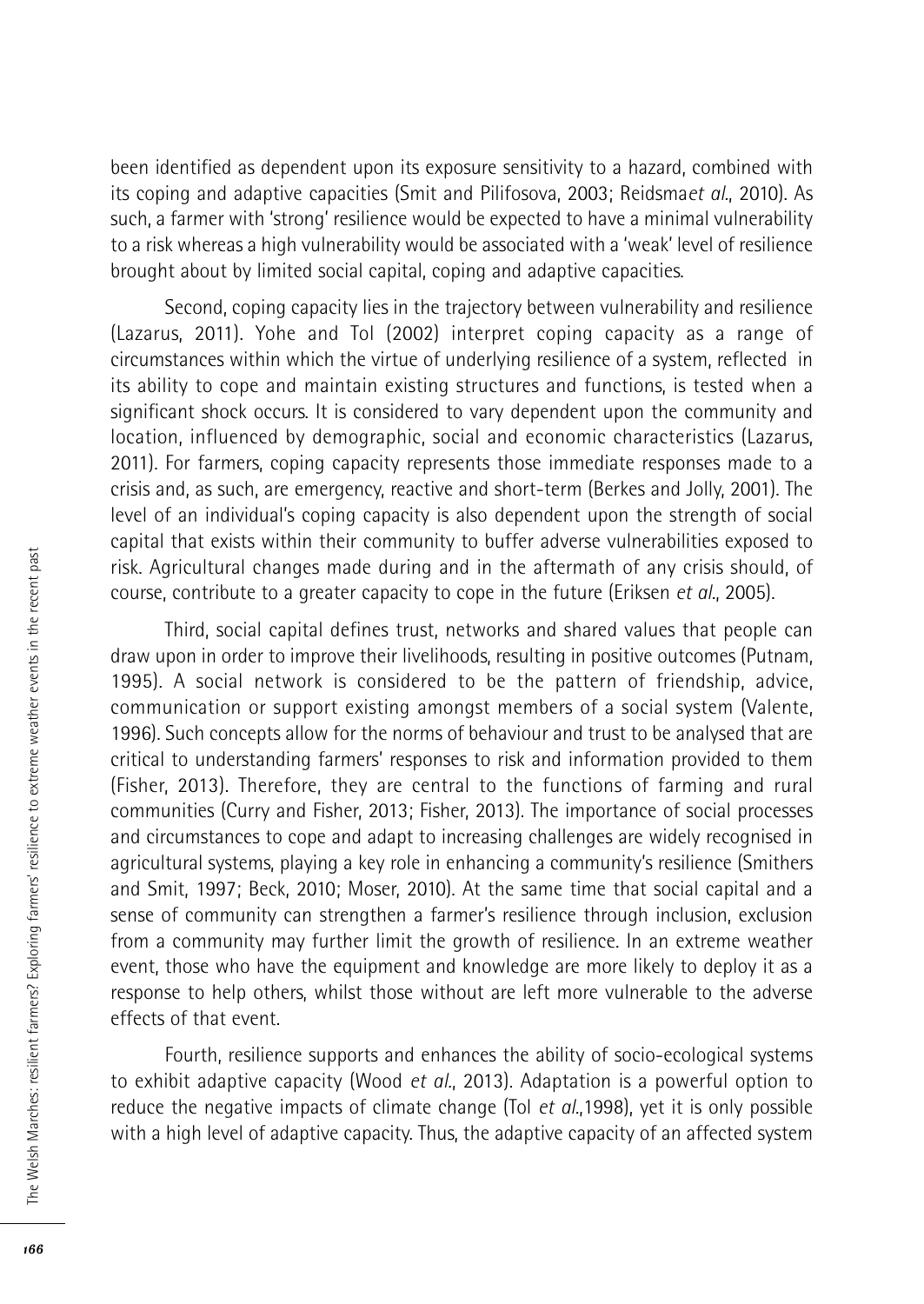enables appropriate responses to be made to uncertainty and change whilst taking advantage of opportunities for building resilience (Folke *et al.*, 2002; Smit and Pilifosova, 2003). Adaptive capacity is considered to reduce vulnerability through a system's ability to change, enabling appropriate adaptations to be implemented (Smit and Wandel, 2006). It is context-specific and varies amongst communities, social groups and individuals (Smit and Wandel, 2006). The role of adaptive capacity will become increasingly central to farming communities as they are forced to adapt and respond to climate change in order to survive and thrive (Darnhofer *et al.*, 2010; Sinclair *et al.*, 2014).

In light of such conceptualisation of resilience, the objective of this paper is to identify the nature and severity of impacts of extreme weather events upon farmers in the Welsh Marches; the region in the UK where England borders Wales (Evans, 2009). This will enable exploration of an example of farmers` resilience to increasing extreme weather events in the UK. To as certain the current level of farmers` resilience to the risks posed by climate change, this paper will examine past extreme weather events in the context of each of the four elements that have been identified above as constituting that resilience. Findings will then be discussed through an analysis of farmers' actual resilience to past events. To conclude, the paper will attempt to assess the future level of farmers` resilience in the Welsh Marches in view of the shocks likely to be caused or amplified by the effects of contemporary climate change.

# Farmers' resilience in the Welsh Marches

The adoption of a place-based approach to understanding the resilience of farmers is crucial to understanding the culture and experiences in which responses to new events, pressures and shocks are made (Cutter *et al.*, 2008). In turn, this informs the level of resilience within specific farming communities and their ability to respond appropriately to adverse events. In this paper, research within the Welsh Marches is centred on the administrative counties of Herefordshire, Shropshire and Worcestershire. Together, they have a remarkable diversity of agricultural systems and each has experienced wide-ranging extreme weather events. The study area has a strong tradition of livestock production, particularly sheep in the east, beef in the west and dairying in the north. There are varied cropping systems noted for wheat, potatoes, hops and horticulture, including top fruit and cider apples (Evans, 2009). Farm businesses within the region are dominated by family-based labour, with a long history of pluriactivity,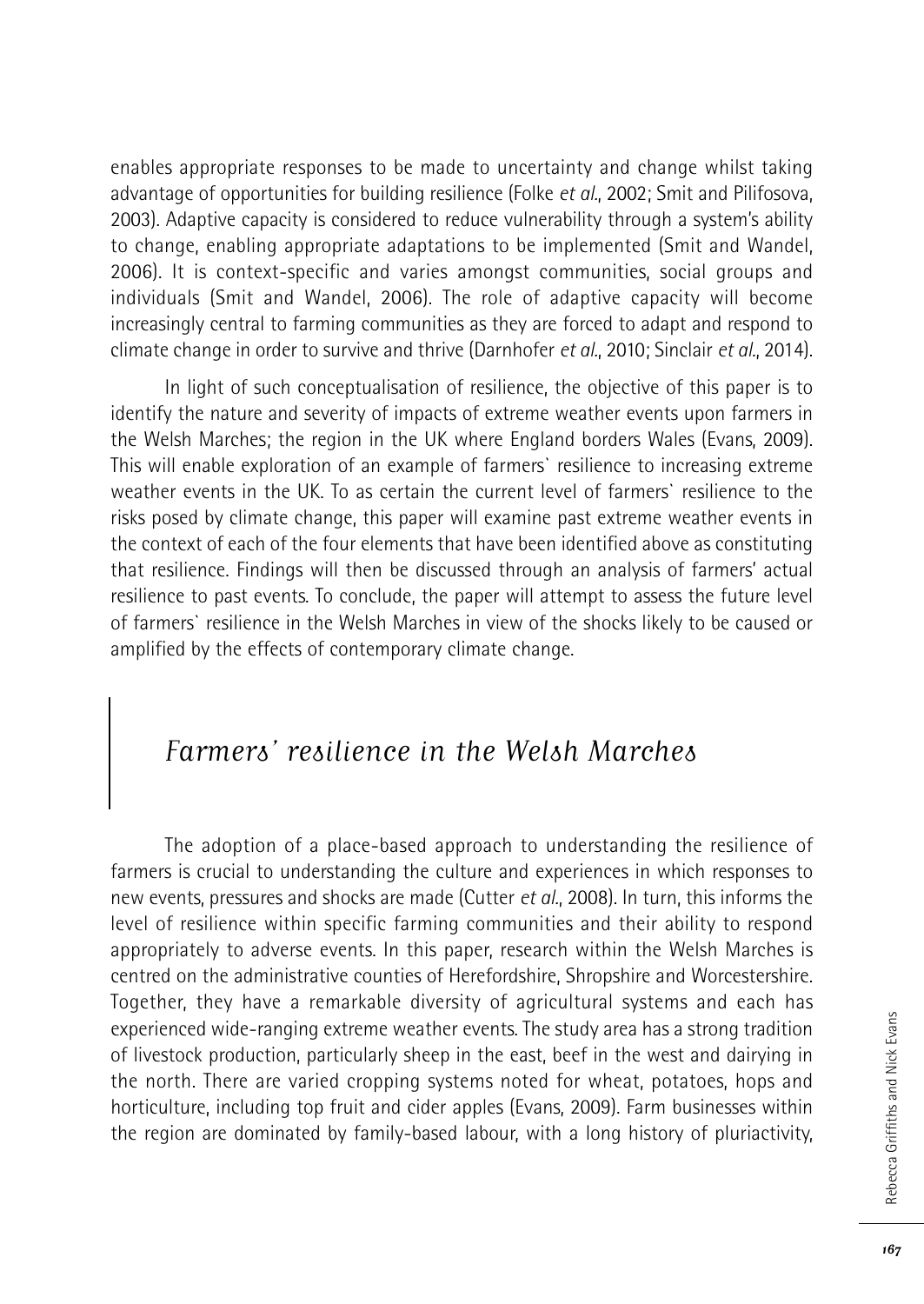including on-farm diversification (Evans and Ilbery, 1992). The long-established UK trend towards the greater industrialisation of agriculture is evident (Evans, 2013), but the area is also noted for its adherence to traditional farming systems which contribute to areas of high nature-value (Evans, 2009).

A myriad of extreme weather events regularly occurs across the Welsh Marches and they have exerted a noticeable impact over the last decade alone: including heatwaves (2006), flash floods (2007 and 2008), extended periods of rainfall (2012), heavy spring snowfall (2013) and prolonged flooding (2014). This has generated a rich evidence base from which to assess the responses of the farmers to such shocks to their agricultural systems and thus their level of resilience. Climate change is predicted to exacerbate the frequency and intensity of such extreme weather events, heightening the risk faced by farmers. As such, farmers across the region face increasing exposure to comparable events to those already experienced in the recent past. Therefore, it is important to consider farmers' responses to absorb such shocks in the Welsh Marches to gauge their overall level of resilience.

# Investigating resilience to extreme weather in the Welsh Marches

An initial step in the investigation of Marches farmers` resilience is to establish farmers perceptions have of the weather based upon past experiences. Indeed, it is envisaged that analysis of primary and secondary data will allow for elements of resilience to be identified that are continually expose and strengthened through past experiences of extreme weather events. Cultural components of farming activity are particularly important, both directly and indirectly, to the formulation and operation of farmers' responses to extreme weather. This cultural dimension has become recognised by researchers of the geography of agriculture over the last decade as a powerful explanatory factor when unpicking farming activity (Morris and Evans, 2004). In this case, cultural factors exert a key influence over any Marches farmer's risk perception and response to extreme weather. Therefore, farmers have unique experiencesof dealing with extreme weather events that have, necessitated both some level of short-term coping capacity to absorb shocks and long-term development of adaptations. To investigate these, the research focused upon past extreme weather events that have occurred across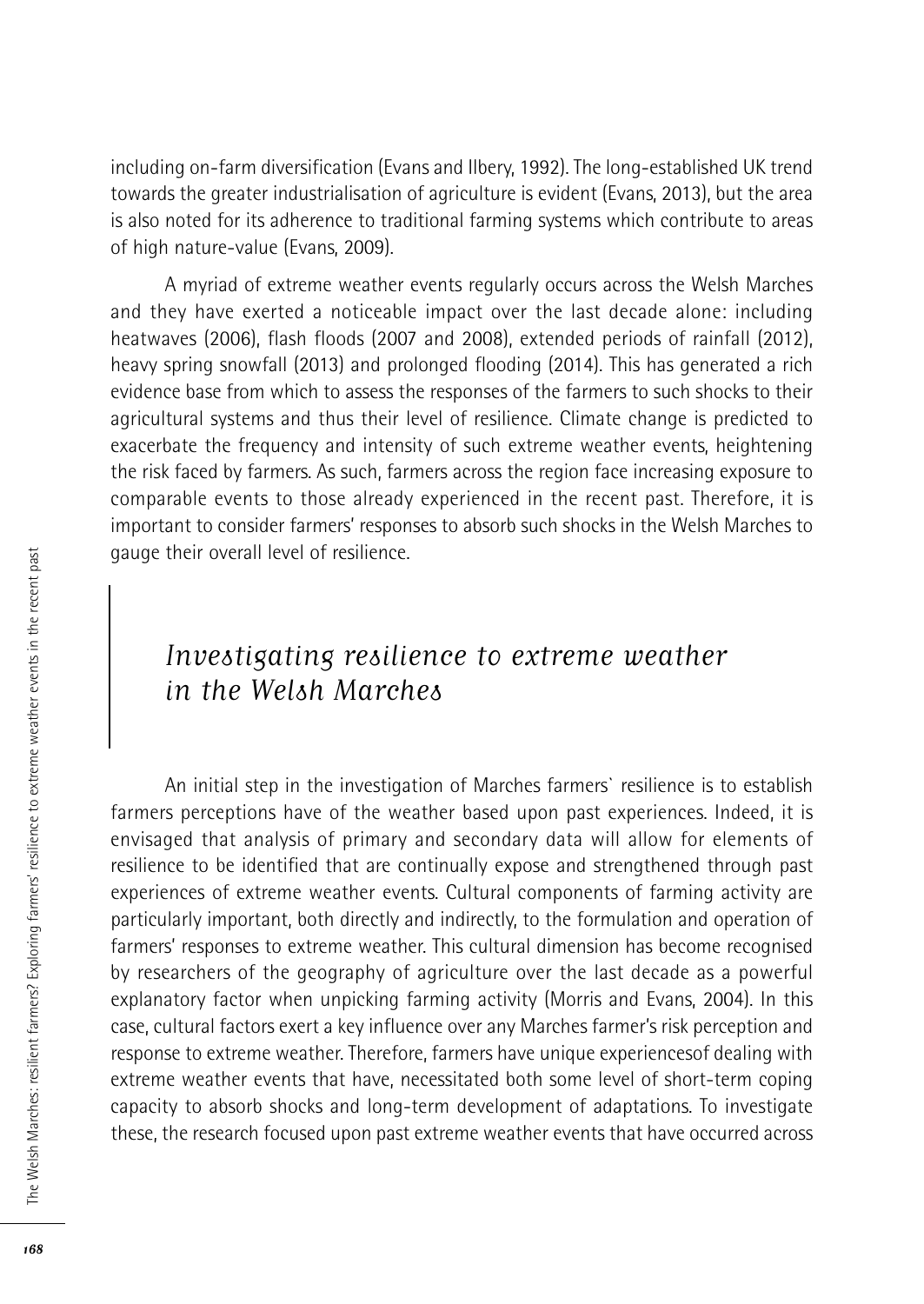the Welsh Marches through a triangulation of reports published in the local media, quantitative meteorological data and first-hand accounts of farmers themselves gained through semi-structured interviews.

As well as providing accounts of conditions 'on the ground' experienced at the time, local newspapers provide an insight into the flows of information that underpin the construction of new risk perceptions in a community (Wahlberg and Sjoberg, 2000). The purpose of local newspapers can be described as telling a society about itself (Franklin, 2008). The analysis of headline articles published about the weather enables valuable insights to be gained into local events, with the caveat that they need to be understood within the context of the original purpose of publication. The 'newsworthiness' of a weather event is usually judged by an editor according to the positive or negative drama a story can bring to the issue of climate change. This creates a significant bias in the events and impacts reported in the press based on anticipated interest to the target audience (Boykoff, 2007). Relying on the newsworthiness of extreme weather events reported also skews news stories towards those events in which a high level of community vulnerability is exposed. This is apparent because a more resilient system with a higher coping capacity to withstand the shocks of a specific event is unlikely to be as widely reported due to the mitigation of potential losses. It is no small irony that greater adaptation leads inversely to a lower value of newsworthiness, an effect which in itself demands triangulation between scientific records, first-hand accounts and the local media to verify the significance of events that are reported and not reported.

In order to surmount such problems and define a past event as truly 'extreme', it was necessary to establish a base of reference. This was done using local meteorological records held by the UK's Met Office1, generated from the principal local weather monitoring station in each of the three counties for the period of 1981 to 2011. A 30 year period was deemed appropriate because it is the standard measure of time in which 'climate' is usually defined, allowing the average state of atmospheric conditions to be established (in accordance with IPCC, 2013). The weather records comprised: maximum temperature; minimum temperature; and the volume of precipitation received in 24 hours. Such data were then analysed using SPSS 21 statistical software, calculating standard deviation to identify extreme readings away from the average county climatic range. The 'most extreme' values (furthest away from the norm) for each monitoring

<sup>1•</sup> The Met Office is the Government agency responsible for monitoring and predicting weather conditions in the UK.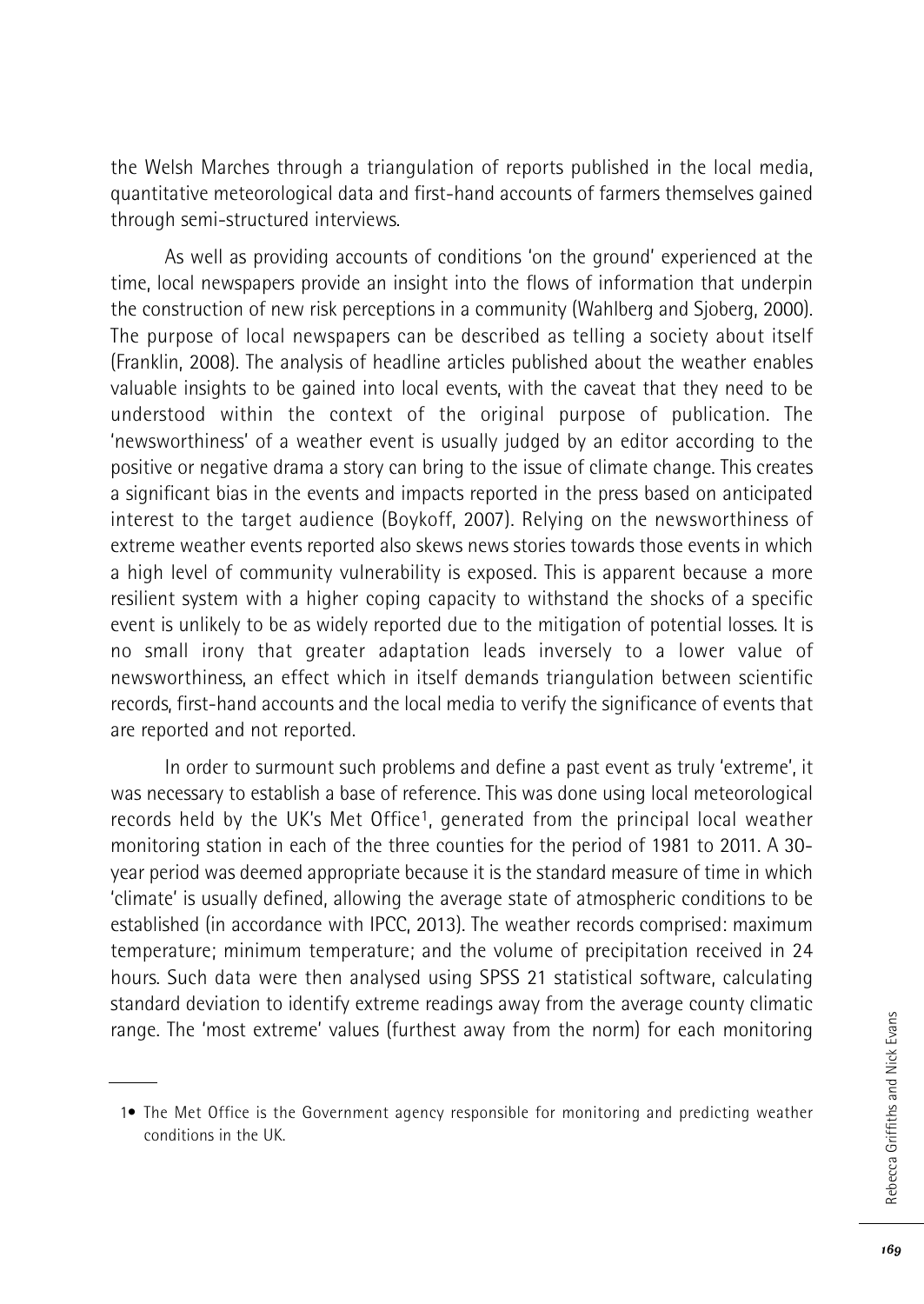station then provided an index of dates in which extreme weather occurred. This was utilised to interrogate the archive of local newspaper (Shropshire Star, Hereford Times and Worcester News) articles dating from 1982 to 2011.

Newspaper articles that reported specific impacts of the event on farmers within the Marches counties covered were included in a thematic analysis using NVivo10, resulting in a total of 164 articles from the Hereford Times, Shropshire Star and Worcester News. A digital version of each article was directly uploaded into NVivo10 to analyse it in keeping with its original format and context, allowing for a complete assessment of photographs, text, font, style and language. The thematic analysis employed a broad coding frame based upon key themes and the criteria for analysis, but allowed for 'free nodes' to be created when new themes continued to emerge (Bazley and Jackson, 2013). The coding process then enabled the cross-correlation of nodes, creating themes found in the data which could be grouped under the four key elements identified above as developing resilience.

To move beyond the limitations of reported impacts, first-hand accounts of past events were collected through a series of semi-structured interviews. The aim of the interview process was to establish and expand upon farmers' past experiences of, and responses to, extreme weather events. The investigation of the role of coping capacity, social capital and adaptive capacity of farmers in relation to their vulnerability represented the focus of this phase of data collection. A total of 15 interviews with farmers were held across the three counties between 2013 and 2014. The demographic spread of the farmers interviewed are displayed in Table 1. The farmers who took part in the interview process possessed experience on the land of between 6 to 61 years. Most farms were family-run meaning that interviewees were at various stages in their life cycle. This offered up varying degrees of active involvement in farming systems and thus diverse demonstrations of resilience in participants' accounts. Their farming systems included lowland livestock, dairy, arable, pigs, horticultural crops and mixed enterprises. This spanned different land tenure types and farm sizes.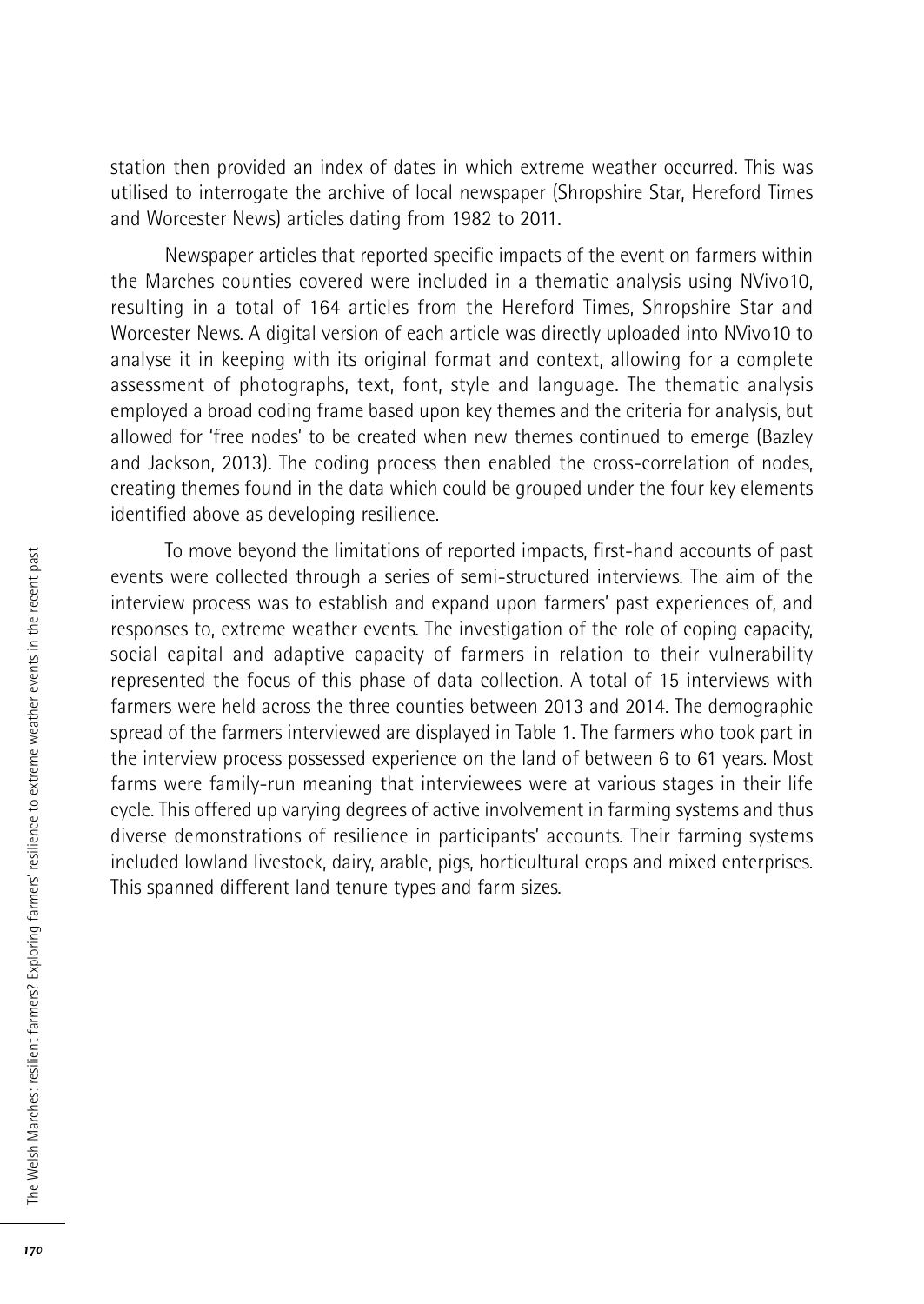### Table 1 Demographics of Interviewees

| Demographic                     | <b>Number of Interviewees</b> |
|---------------------------------|-------------------------------|
| County                          |                               |
| Herefordshire                   | 5                             |
| Shropshire                      | 5                             |
| Worcestershire                  | 5                             |
| Gender                          |                               |
| Male                            | 12                            |
| Female                          | 3                             |
| Age (approx. Years)             |                               |
| $20 - 35$                       | 3                             |
| $35 - 50$                       | $\overline{4}$                |
| $50 - 65$                       | 3                             |
| $65+$                           | 5                             |
| Time On Farm (approx. Years)    |                               |
| $5 - 10$                        | 4                             |
| $10 - 19$                       | $\mathbf{1}$                  |
| $20 - 29$                       | 3                             |
| >30                             | $\overline{7}$                |
| <b>Land Tenancy</b>             |                               |
| Owner                           | 8                             |
| Tennant                         | $\overline{7}$                |
| Farm Size (Hectares)            |                               |
| $10 - 40$                       | 5                             |
| $40 - 80$                       | 5                             |
| 80-200                          | $\mathbf{1}$                  |
| 200-400                         | $\overline{2}$                |
| >400                            | $\overline{2}$                |
| <b>Dominant Farm Enterprise</b> |                               |
| Cereals                         | $\mathbf{1}$                  |
| Dairy                           | 3                             |
| Horticulture                    | $\mathbf{1}$                  |
| Livestock                       | 6                             |
| Mixed                           | 4                             |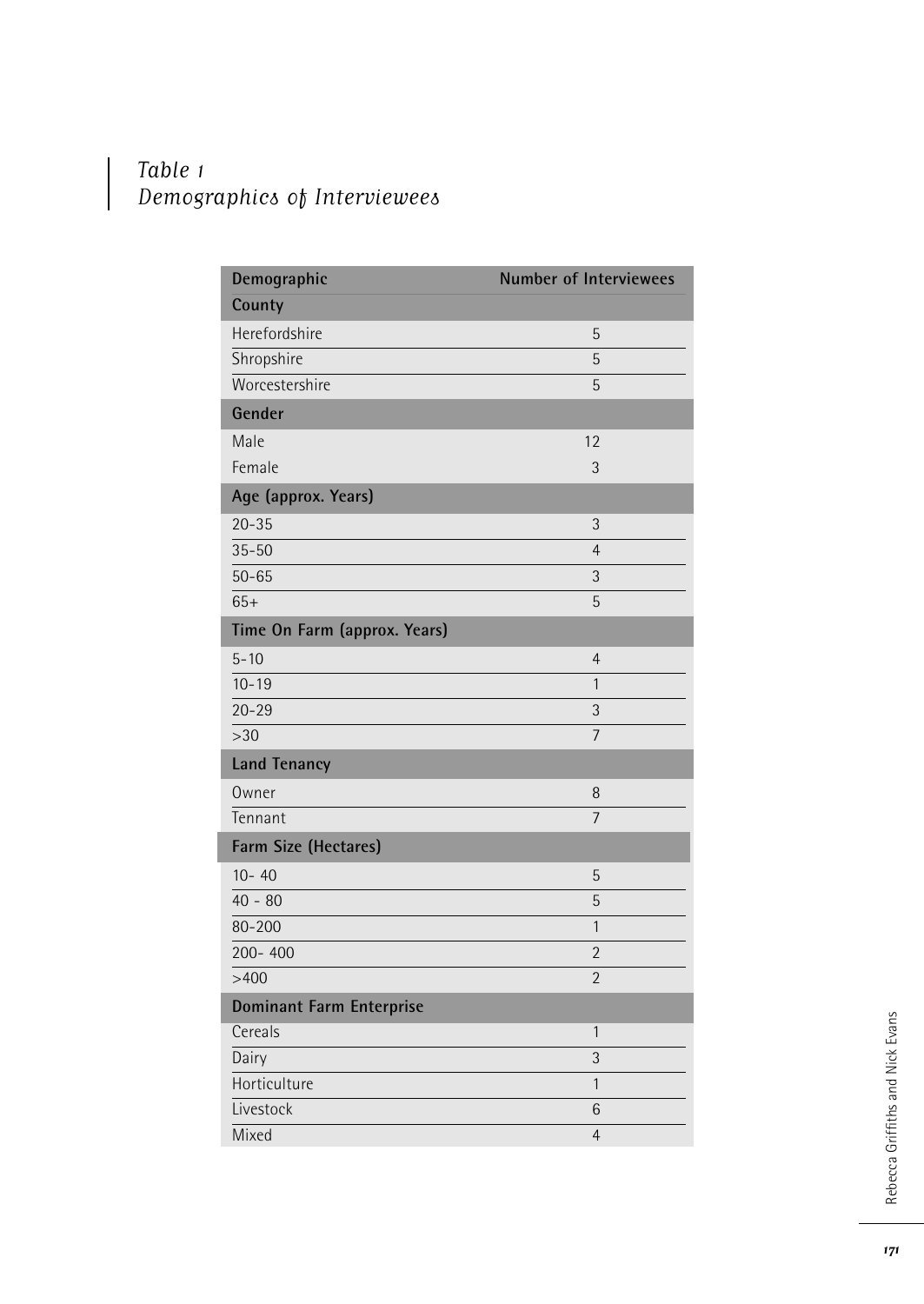'Shadowed data', considered as the reporting on others' experiences, provide insights into experiences beyond a participant's personal experience (Morse, 2000). This was also found consistently throughout the interviews, with nearly all participants referring to the experiences of farming neighbours and friends in comparison to their own. This is in line with the specific local farming cultures in which the interviewees were situated and investigated, permitting a view of social cohesion which facilitates a consideration of the role of social capital in dealing with such events (Putnam, 1995; Curry and Fisher, 2013). As such, shadowed data were included within the transcripts of the first-hand accounts. These were also subjected to thematic analysis in NVivo10, using broadly the same process as for the newspaper article analysis.

# Farmers' vulnerabilities and resilience to past extreme weather events

The nature and ability of farmers to respond to the challenges posed by extreme weather events is now assessed from their experiences over the past 30 years. An illustrative level of farmer resilience to future climate change within the Welsh Marches comes from consideration of exposure to each of the four key elements of robustness to shock identified within the preceding discussion.

#### **Vulnerability**

Vulnerabilities are exposed following the impact of an extreme weather event. They are identifiable in specific deficiencies that reduce the ability to absorb and maintain farming system structure and function during a shock. Table 2 demonstrates the most explicit evidence of vulnerability found to have been reported in the newspaper articles. It is apparent that rural isolation is a major factor in contributing to the vulnerability of farmers in the Marches. General dangers and impacts of an extreme weather event are magnified by remoteness, amplifying potential agricultural system losses and the ability of farmers to respond. In particular, during floods and extreme snowfall events, the lack of access roads makes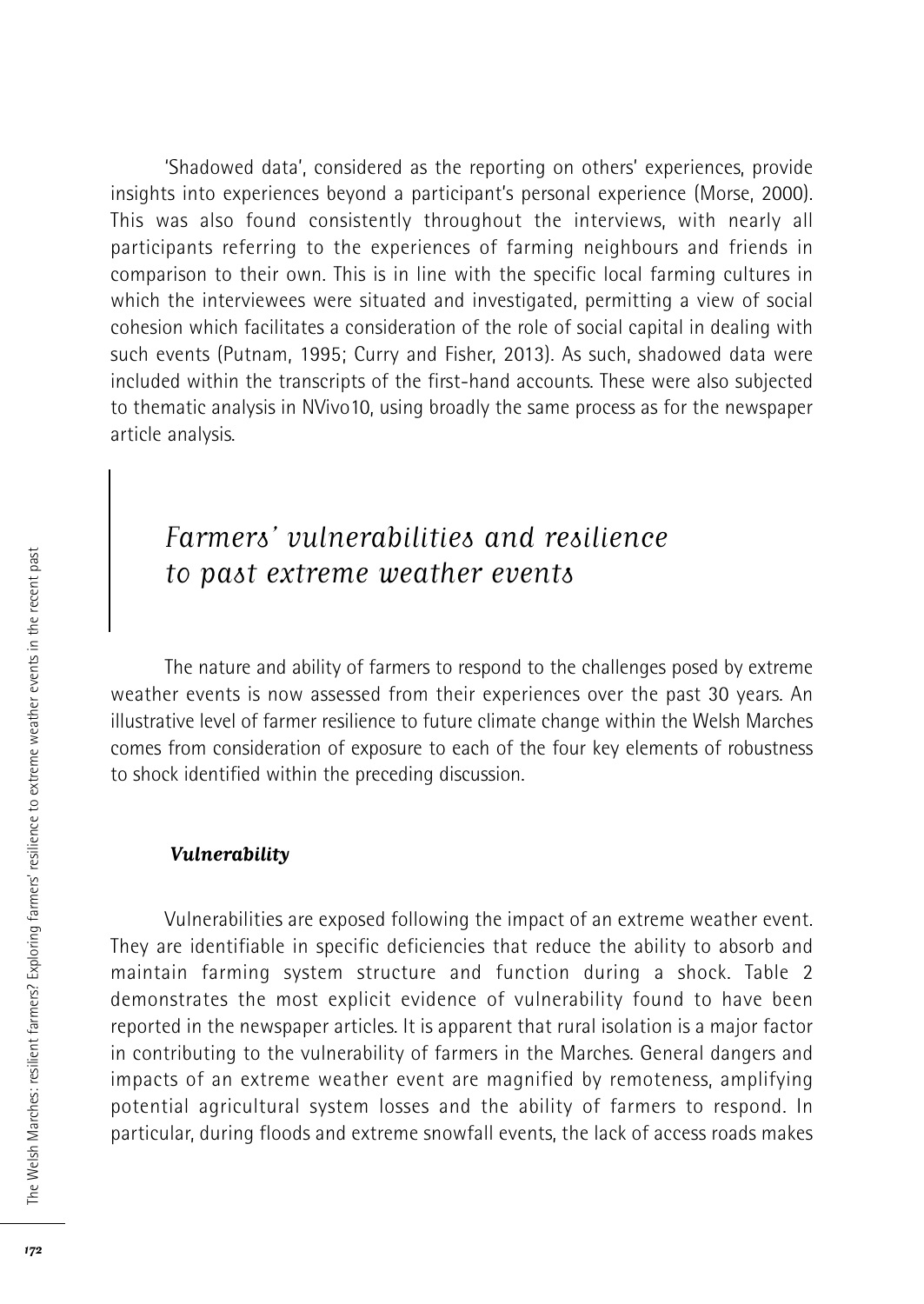farmers especially prone to detachment from assistance, as transportation routes are easily blocked (shown in: Hereford Times, 2007b; Shropshire Star, 1982a; Worcester News, 1998).

Vulnerability increases because the ability of emergency services to provide assistance is limited, as demonstrated in Worcester News (1998). In this case, assistance was frequently unable to reach farms and villages during the 1998 floods. Likewise, in the 2007 floods, even where access to remote locations was possible, emergency services struggled to offer much assistance and consequently had to draw heavily upon input from local residents to implement evacuations (Hereford Times, 2007a). The propensity of rural isolation to exacerbate extreme weather is further shown in the Shropshire Star (1982a) which reports the airlifting of food to a farmer and his wife who were trapped for several days on their farm by severe snowdrift. Yet, those vulnerable through isolation tend to recognise this situation of heightened vulnerability, leading to clear examples of enhanced coping capacity (see below).

Other instances of farmers' vulnerability within the Marches are apparent through farmers risking their own lives in attempts to rescue livestock and other members of the wider rural community (evident in the Hereford Times, 2007b; Shropshire Star, 1982b). At times, farmers demonstrate behavior that exhibits considerable levels of risk-taking, for example compromising personal safety in favour of protecting valued livestock. Economic motives do little to explain the extent of risks taken, especially given that most farmers have insurance against 'acts of God'. Rather, it is the emotional attachment a farmer has to the farm, and particularly its animals, that drives farmers' actions (Convery *et al*., 2005). This is particularly apparent during floods and extreme snowfall events where farmers venture into extreme weather conditions to move sheep or cattle.

"We had twelve rams marooned, so I decided to put the trailer on and tear into the water which was not a good idea… the water started to come into the cab of the tractor so I turned, and tipped the tractor… there was about 2ft of water coming out of the cab… we managed to get out, we thought well them sheep are lost" (Owen, Shropshire).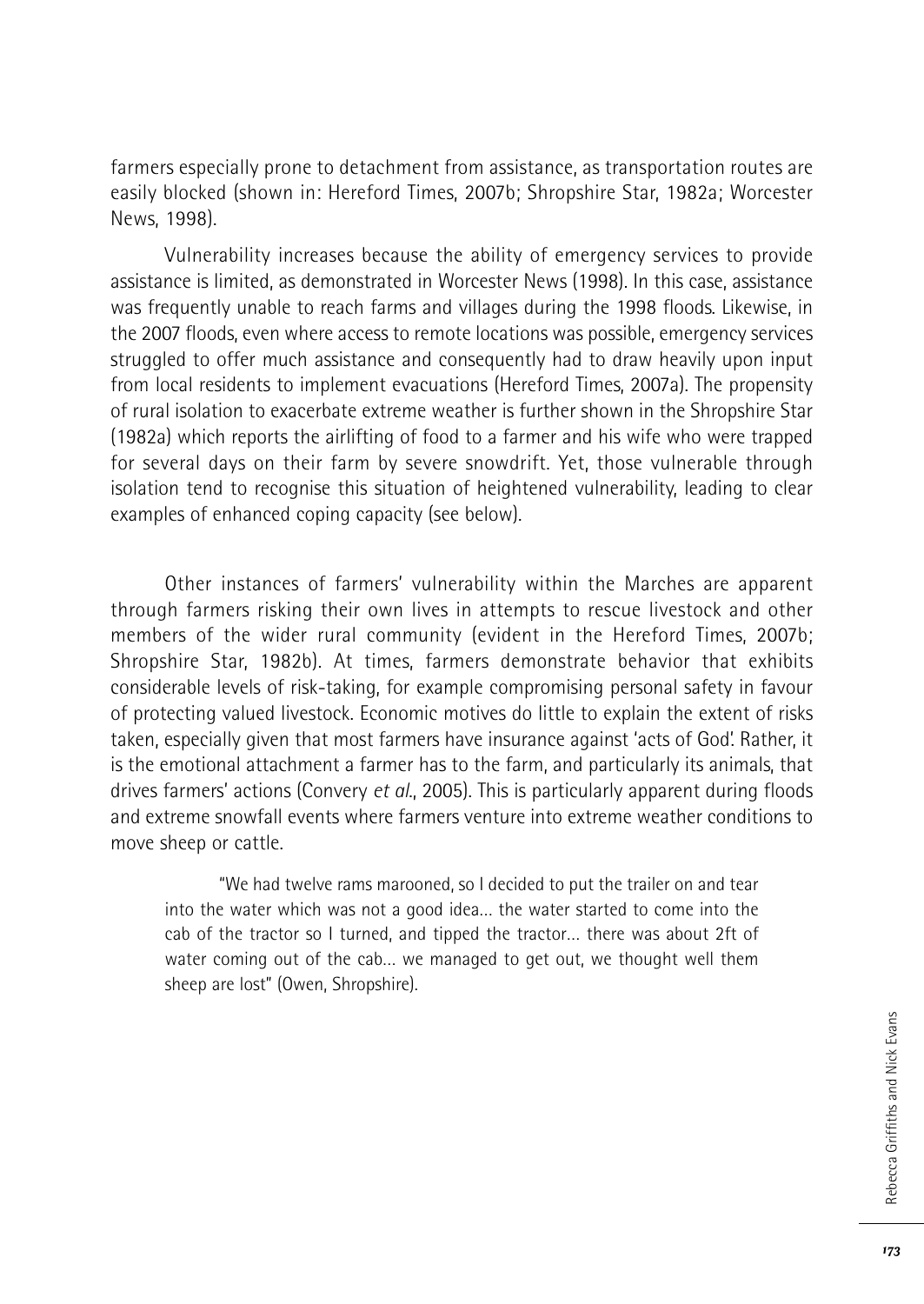### Table 2. Evidence of vulnerability in newspaper articles

| Source and Headline                                            | Type of<br>Vulnerability | Evidence                                                                                                                                                                                            |
|----------------------------------------------------------------|--------------------------|-----------------------------------------------------------------------------------------------------------------------------------------------------------------------------------------------------|
| Shropshire Star (12th January<br>1982a)                        | Flooding                 | RAF helicopter conducts food airlift to reach isolated farmer<br>and wife trapped in farmhouse for several weeks.                                                                                   |
| 'Farmers Count The Cost<br>Of Severe Weather'                  |                          |                                                                                                                                                                                                     |
| Shropshire Star (11th January 1982b) Snowfall                  |                          | Farmer dies due to exhaustion after trekking to<br>provide water for livestock in severe snowfall.                                                                                                  |
| 'Farmer Dies In Trek To Animals'                               |                          |                                                                                                                                                                                                     |
| Worcester News (3rd August 1995)                               | Drought                  | Farmers across Worcestershire face a 'winter of discontent'<br>as drought reduced growth, leaving little to harvest, whilst<br>winter fodder had to be used for livestock to survive the<br>summer. |
| 'Desperately Making Hay While                                  |                          |                                                                                                                                                                                                     |
| The Sun Shines'                                                |                          |                                                                                                                                                                                                     |
| Worcester News (10th April 1998)                               | Flooding                 | Rural roads left isolated after being blocked by flash floods<br>when storm drains on main road across the county failed to<br>cope with a torrential downpour.                                     |
| 'Bishampton Inundated'                                         |                          |                                                                                                                                                                                                     |
| Shropshire Star (26th October 1998) Flooding                   |                          | Search for farmer is called off following his disappearance for                                                                                                                                     |
|                                                                |                          | three days after venturing into flood water on his tractor to<br>move cattle.                                                                                                                       |
| 'Mopping Up And Counting The Cost'                             |                          |                                                                                                                                                                                                     |
| Shropshire Star (8th August 2003)                              | Drought                  | Shropshire farm worker rescued from his burning tractor<br>whilst transporting straw. The man tried desperately to escape<br>the flames after it was on fire but realised his foot was stuck.       |
| 'Farm Worker Rescued<br>From Tractor Blaze'                    |                          |                                                                                                                                                                                                     |
| Shropshire Star (19th July 2006)                               | Drought                  | Shropshire farmer speaks about the terrifying moment he<br>turned away from his combine harvester and saw a fire<br>ripping through his cornfields.                                                 |
| 'Fire Crews Tackle String Of Grass Blazes'                     |                          |                                                                                                                                                                                                     |
| Hereford Times (28th July 2007b)                               | Flooding                 | 'Local heroes', in particular farmers, who assisted in rescuing<br>other community members are praised for their efforts in<br>flood evacuations.                                                   |
| 'Heroes Praised As Community<br>Pulls Together To Help Others' |                          |                                                                                                                                                                                                     |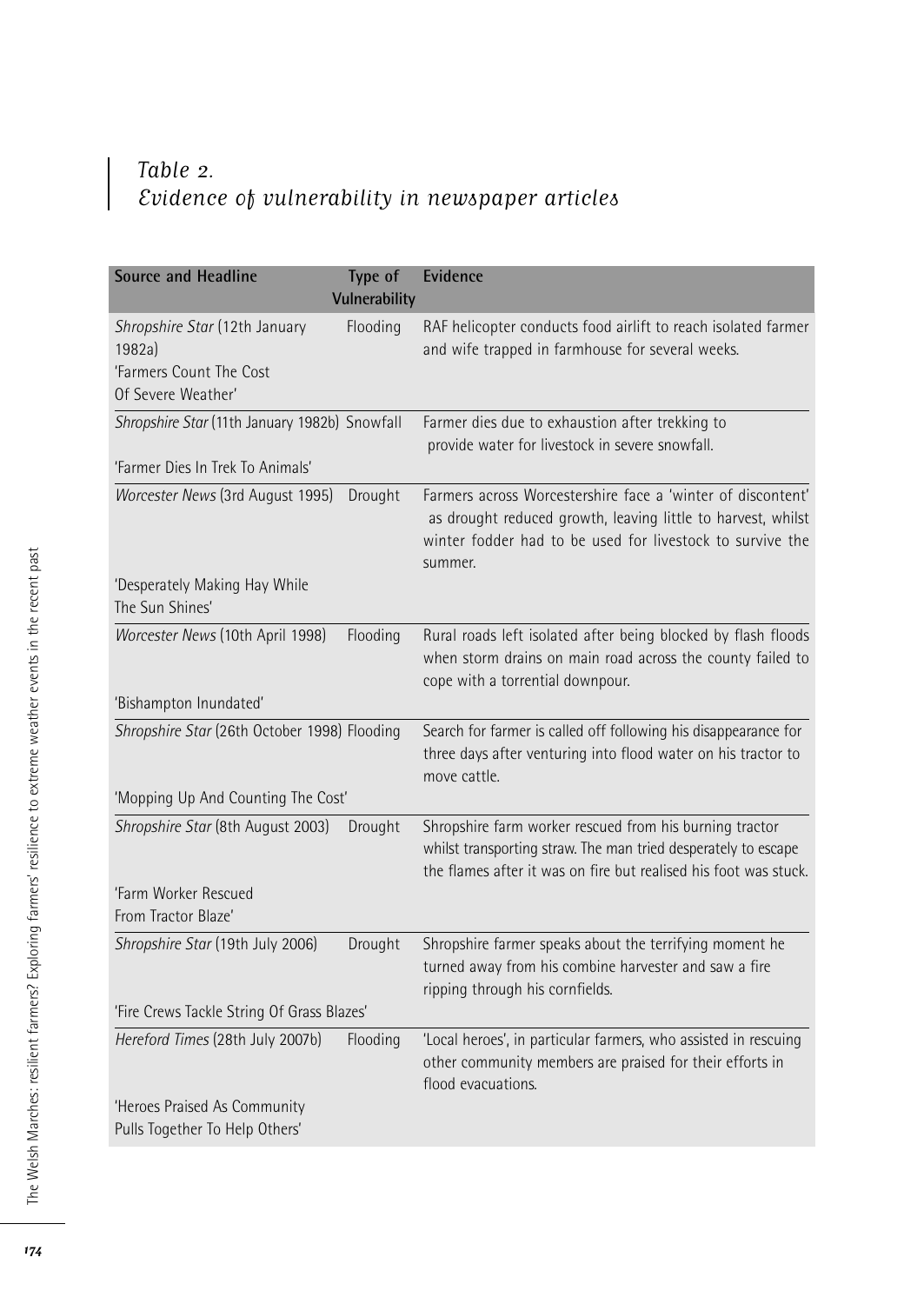Indeed as Owen demonstrated in an interview when discussing his response to the 2008 floods, unplanned and impulsive responses to extreme weather events were found to inadvertently place a farmer at further risk. Two incidences are also found from the newspaper articles, where attempts to move livestock resulted in loss of life: the severe snowfall of 1982 (Shropshire Star, 1982b) and the flash flooding of 1998 (Shropshire Star, 1998). In the latter case, a farmer became stranded in his tractor close to the swollen River Wye when moving cattle to higher ground. Such attempts at responding to extreme weather conditions increases risk, sometimes all too clearly to the point where tragedy ensues.

If resilience becomes built into responses to known hazards, then it is the unknown hazards that do most to expose vulnerabilities. Numerous 'hidden hazards' are found in relation to weather events, where farmers' lives are exposed to risks not usually considered. Several examples of farm fires are apparent where fire tears through crops and grasslands, as well as tractor blazes which are started during drought conditions by a single engine spark (Shropshire Star, 2003, 2006). Farmers are also found to risk their lives further using their own equipment to assist others, essentially acting as an informal rescue service (Hereford Times, 2007a). Nowhere in the academic literature is this type of action acknowledged as a response to flood risk. Yet, it exposes individual vulnerabilities that are greater amongst farmers than other rural residents as they seek to plug deficiencies in community resilience in the absence of support from formal rescue and recovery services.

First-hand accounts of past responses to extreme weather events reveal vulnerable attitudes that may delay or limit a farmer's response to an extreme weather event. In short, feelings of risk may exceed the perceived benefit of response (Solvic and Peters, 2006). Fatalistic attitudes are apparent, making it less likely that a farmer will act upon and make logical decisions to limit the impact of extreme weather on their farm system or contribute to mitigation at a wider community level (Mertz *et al.*, 2009). Several indications are apparent of farmers in the Marches associating both negative and positive experiences with past extreme weather events to luck, lying beyond their control. If a farmer feels as though the impacts are beyond coping capacity, then the ability to make adjustments in response to adverse impacts are also likely to be limited (see also Mertz *et al.*, 2009). Farmers further use this as a justification against immediate responses and adaptions:

"I just hope it doesn't happen again, and we just got to hope it settles down… there's not a lot that we can really do is there?" (Barry, Herefordshire).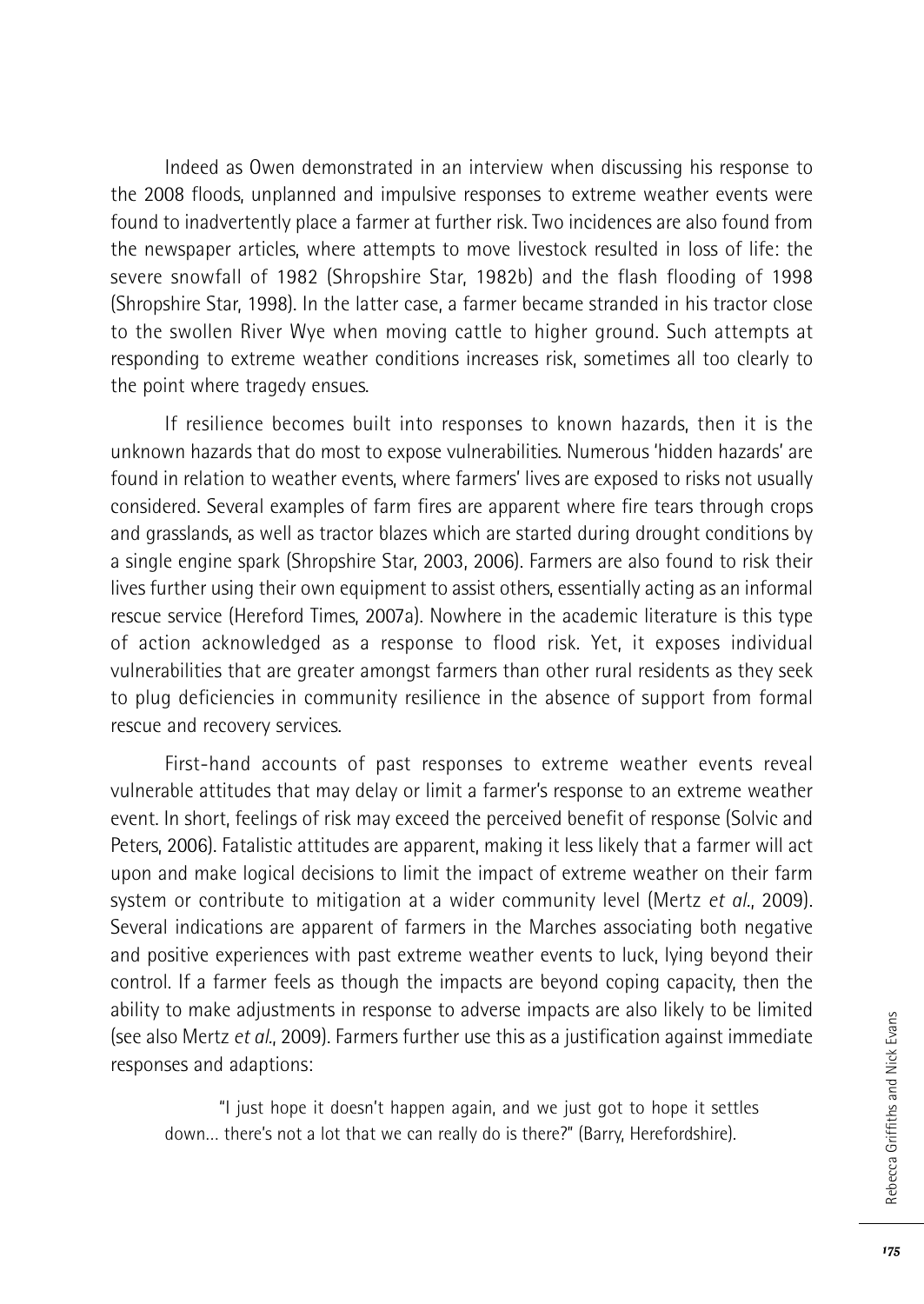A feeling of helplessness reduces a conscious response following an event, doing little to improve resilience to the shock being experienced whilst simultaneously exacerbating vulnerability to comparable future events (Solvic and Peters, 2006).

#### **Coping Capacity**

Despite the aforementioned vulnerabilities, it is apparent that farmers` in the Welsh Marches have a high overall coping capacity. This is evident through displays of preparedness, shocks absorbed in farming systems and the ability of farmers to respond to assist the wider rural community during an event. Table 3 demonstrates the evidence of coping capacity found from the newspaper articles.

A farmer's preparedness describes those actions taken immediately prior to an imminent event, and therefore plays a crucial role in an individual's coping capacity. It is important to note that this preparation period may consist of implementing preplanned emergency measures. Informal measures are often adopted last minute as responses to 'gut' feelings. In the case of livestock systems, cattle and sheep are often moved to higher and safer ground as precautionary measures just before or at the onset of an event. Hence, in the Shropshire Star (2000a), a tractor is seen moving bales of hay away from flood water. Sometimes, formal warnings are also issued in local newspapers, prompting appropriate immediate responses to be made. An article in the Hereford Times (1987) advises farmers to prepare for heavy snowfall, as demonstrated in the headline instructing farmers to "*Make Plans Now For Stock Feed*". During events, urgent responses by farmers to mitigate against the full effects of weather impacts on their farm are also apparent. This is shown in the headline that *"County Farmers Face Battle To Save Crops"* in the 2008 floods (Shropshire Star, 2008), as well as in the "*superhuman attempt*" to rescue sugar beet from severe snowfall and flooding (Worcester News, 1982). Responses in the aftermath of an event are evident where a farmer's coping capacity has been exceeded and emergency services have been involved to provide assistance (Hereford Times, 2007b). Community 'clean-up' recovery options are also widely reported; particularly it seems after flooding (Shropshire Star, 2008).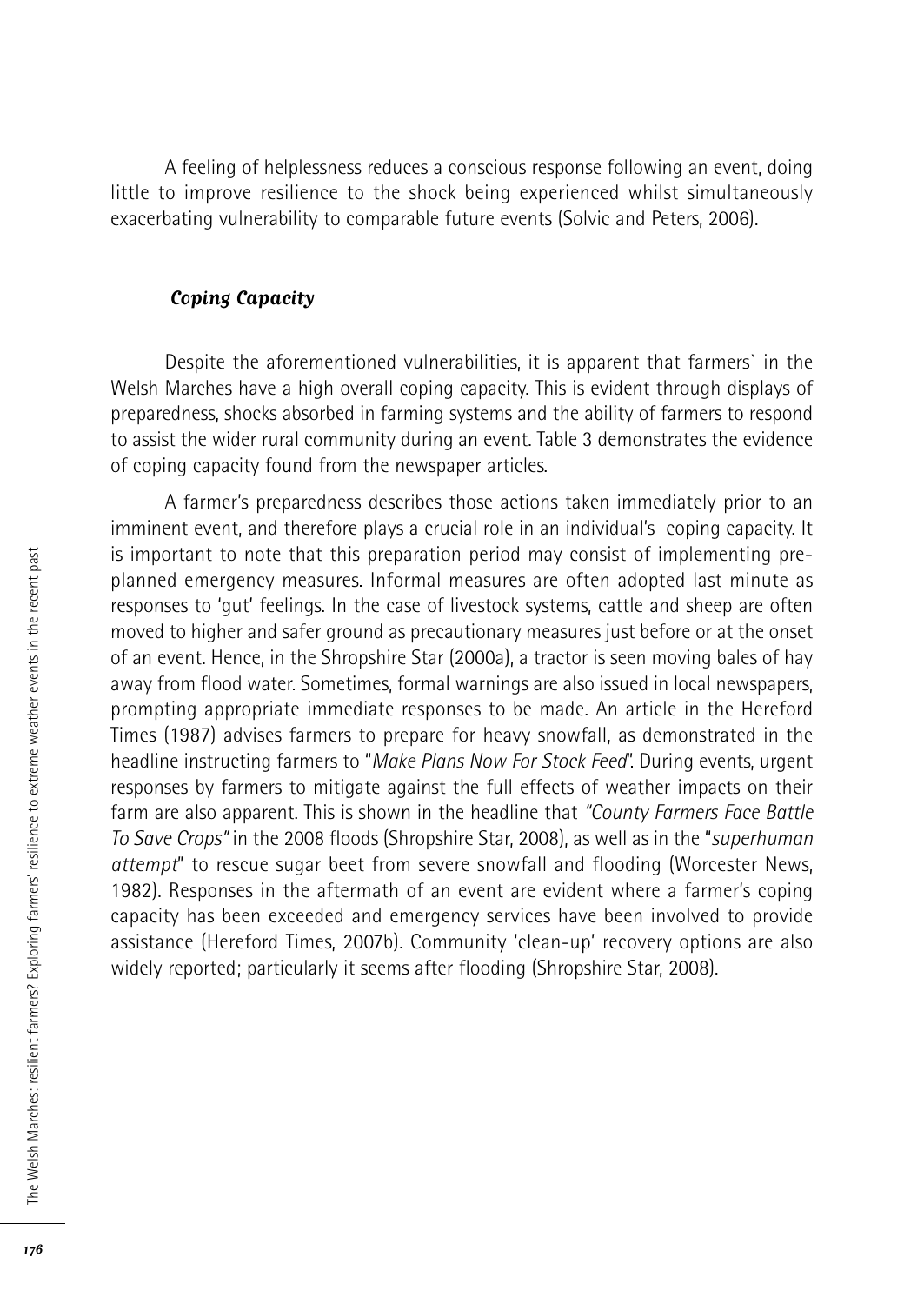### Table 3. Evidence of coping capacity in newspaper articles

| Source                                                                                 | Evidence                                                                                                                                                                       |
|----------------------------------------------------------------------------------------|--------------------------------------------------------------------------------------------------------------------------------------------------------------------------------|
| Worcester News (2nd January 1982)                                                      | A 'superhuman' effort for harvesting sugar beet saved most of the<br>local crop from ruin in spite of snow, ice and flooding across the<br>county.                             |
| 'Local Beet Crop Saved From Ruin'                                                      |                                                                                                                                                                                |
| Hereford Times (15th January 1987)<br>'Make Plans Now For Stock feed'                  | Article urges farmers to prepare for heavy snowfall.                                                                                                                           |
|                                                                                        | Shropshire Star (1st November 2000a) Shows pictures of tractors moving hay bales to drier land in rising<br>flood waters.                                                      |
| 'Tony Dawson Finds A Way Of Getting<br>Bales To His Stock At His Farm<br>At Llandrino' |                                                                                                                                                                                |
| Shropshire Star (31st October 2000b)                                                   | Farmers play a key role in ferrying residents to safer ground as part<br>of evacuations from flooding. Emergency services were unable to<br>get to villages in time to assist. |
| Tractors And The Buckets Of Diggers<br>Were The Only Transport Available'              |                                                                                                                                                                                |
| Shropshire Star (30th October 2000c)                                                   | Farmers shown to be assisting in clearing a road blocked by flood<br>debris.                                                                                                   |
| 'Fire Crews Struggle To Clear A Mud<br>Slide On The B4390 Near Newtown'                |                                                                                                                                                                                |
| Hereford Times (28th July 2007b)                                                       | Local heroes, in particular farmers who assisted in rescuing other<br>community members, are praised for their efforts in flood evacuations.                                   |
| 'Heroes Praised As Community<br>Pulls Together To Help Others'                         |                                                                                                                                                                                |
| Shropshire Star (9th September 2008)                                                   | Farming community attempts to rescue crops from floodwaters and<br>minimise flood damage.                                                                                      |
| 'County Farmers Face Battle<br>To Save Crops'                                          |                                                                                                                                                                                |

It is evident that farmers in the Welsh Marches are highly self-sufficient, being able to extend their coping capacity beyond absorbing the shocks experienced at a farm-level to support the wider farming community (see discussion of social capital). Local knowledge is shared and equipment used in emergency situations, indicating high coping capacity and social capital. Numerous examples across the local newspapers demonstrate that farmers hold considerable reserves of coping capacity in acting as an emergency rescue service (identified under vulnerability) to provide immediate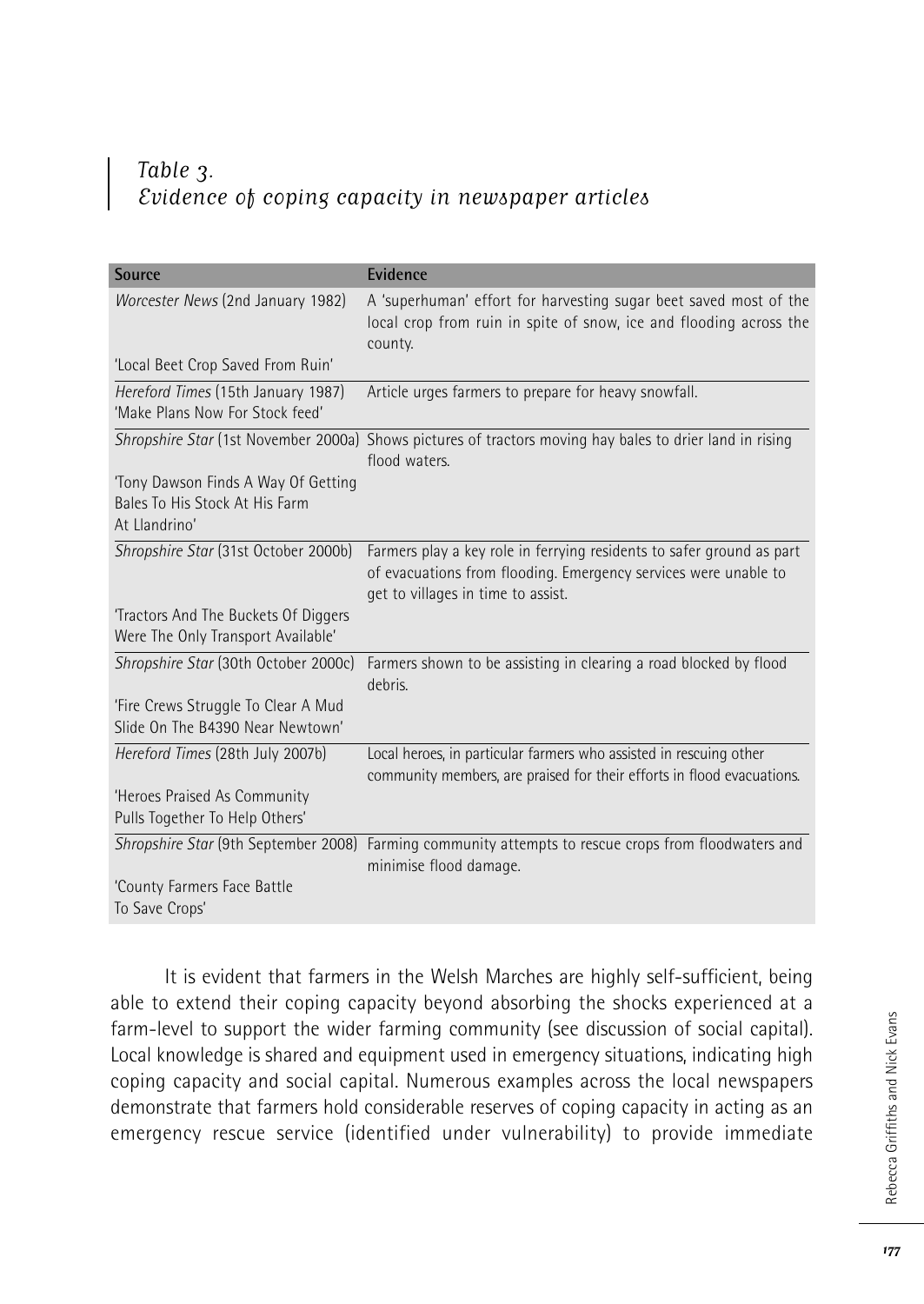assistance to members of rural communities. Instances are evident where farmers are praised and labelled as "heroes" by the local press for providing such assistance (Hereford Times, 2007b). By taking such actions, farmers create an informal fifth emergency service, making an initial contribution to rescue operations before emergency services become available.

Nevertheless, some extreme weather events have rapid unexpected impacts, and it is with these that farmers require most urgent assistance from emergency services. Sudden-onset events include flash floods, extreme snowfall and blizzards, and grass or crop fires triggered by drought. During the 2000 Shropshire floods, the assistance that farmers gave to the rescue and recovery operation of local rural communities is widely reported (Shropshire Star, 2000b). It became apparent that tractors were the only mode of transport able to pass through the flood water. The Shropshire Star (2000b) reports:

"Residents were catching a lift with farmers who were helping to evacuate homes… as tractors were the only vehicles that were able to get into and out of the hamlet of Pentre" (Shropshire Star 2000b).

This newspaper contains further details of the dramatic rescue of a local resident and his son who had to climb into the bucket of a farmer's tractor to be rescued from the flood water. Additionally, farmers have been found to assist the emergency services directly. The Shropshire Star (2000c) shows a farmer assisting a fire crew to clear a road. Indeed, a farmer's local knowledge of the environment, land and community may provide vital informal assistance, ensuring a smooth and prompt clean-up operation. Therefore, a high level of resilience is demonstrated to derive from farmers' inherent coping capacity in emergency situations as they utilise their machinery and knowledge to assist others in local emergencies as demonstrated by Frank in regards to the extreme rainfall experienced in 2012:

"Well I think that was a once in a lifetime experience that…we have never experienced continuous rainfall like it…but if that's what's thrown at us you have to have contingency plans" (Frank, Worcestershire).

Farming has long been considered as a risky business and stressful operation, the result of numerous unpredictable factors (Sutherland and Glendinning, 2008; Price and Evans, 2009). This undoubtedly contributes to farmers' coping capacity and accounts for the greater number of newspaper reports demonstrating it than with the rural public at large. Indeed, Elder and Conger (2000) show that the dynamic of being integrated into a farming community results in a resilience to stress that exceeds that of the rural non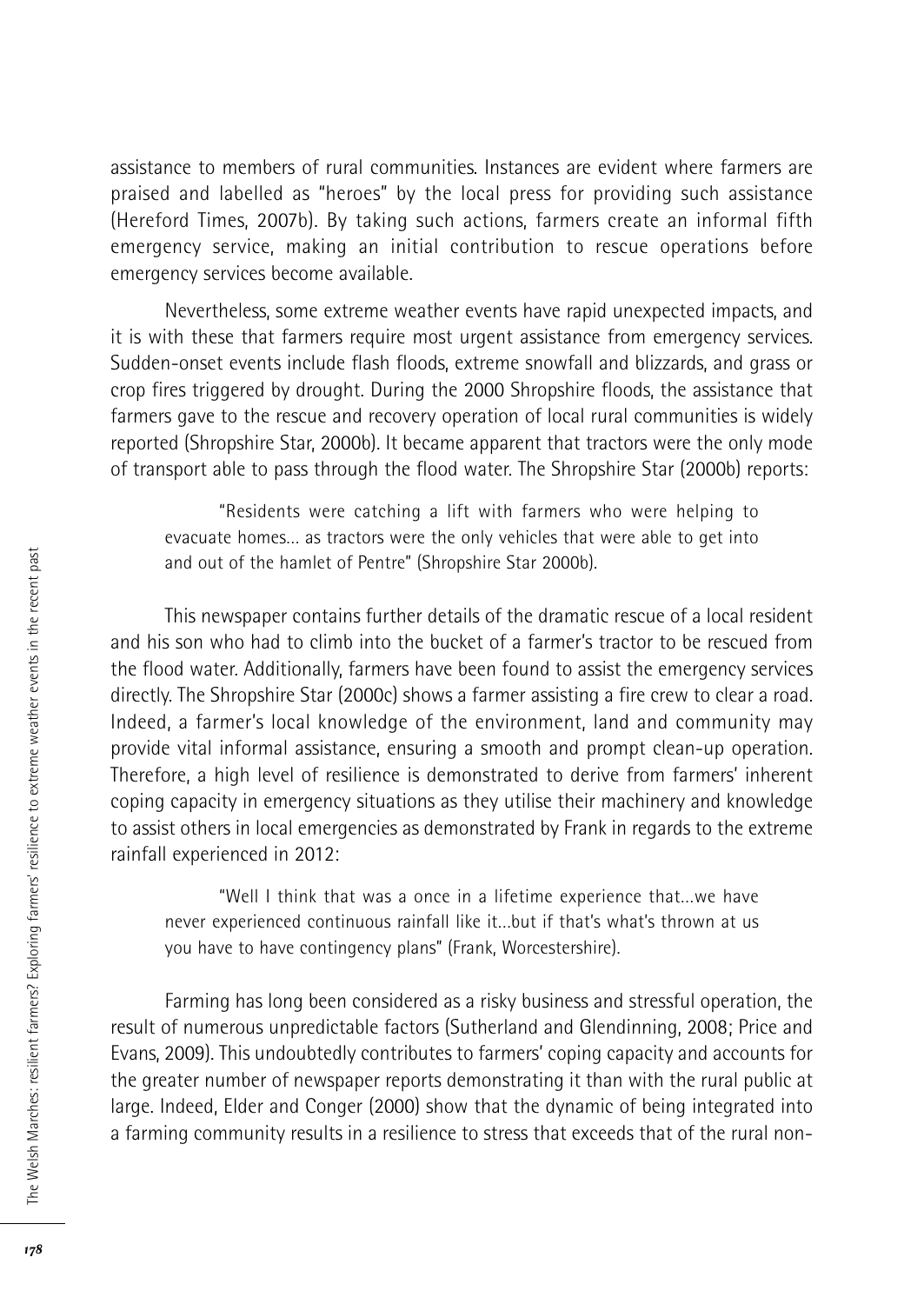farm population (see also Sutherland and Glendinning, 2008). Therefore, it is perhaps unsurprising that the rural non-farm population come to rely upon the farming community for assistance in emergencies, as reported in local newspapers across the Welsh Marches.

#### **Social capital and social networks**

Social capital is demonstrated in this research through farmers exhibiting extensive webs of community ties and a keen sense of belonging, extending out to assist others (as discussed in regards to emergency responses; see also Curry and Fisher, 2013). It is apparent that farmers are highly self-sufficient in extending their coping capacity beyond absorbing shocks that are simply experienced at the individual farm level. They provide support to the wider community through the 'bridging' of social capital (Fisher, 2013). This is demonstrated through the sharing of local knowledge and use of equipment in emergency situations (see Shropshire Star, 2000b, 2000c). There are numerous examples where the capacity of an individual farm system to respond to a particular event is exceeded. Farmers` resilience is then displayed through social capital, social networks and knowledge transfer. Together they act as a buffer, strengthening individual coping capacity through absorption into the much greater resilience of a 'community' as a whole. An individual's resilience is limited within the bounds of their own knowledge. A farming community's resilience exceeds that of an individual by virtue of the social capital and financial and physical resources (amongst other things) it contains. The evidence in this study shows that feelings of being involved in the local community and its networks enable an individual farmer to increase coping capacity. Specifically, shocks from extreme weather events that extend beyond an individual's coping capacity can still be absorbed if community assistance is drawn upon:

"With the immediate farming community, we all have a very good relationship and I feel as though we could ask them for help if necessary" (Bonnie, Worcestershire).

This demonstrates that such a relationship with the local community acts as a buffer. A community's coping capacity strengthens an individual's ability to absorb and cope with immediate shocks through support within the social network mitigating individual vulnerabilities, creating a relatively 'high' level of resilience (Cutter *et al.*, 2008). In direct contrast, one farmer interviewed who displayed a comparably 'low' level of resilience to repeated flooding on his land also possessed a low level of social capital.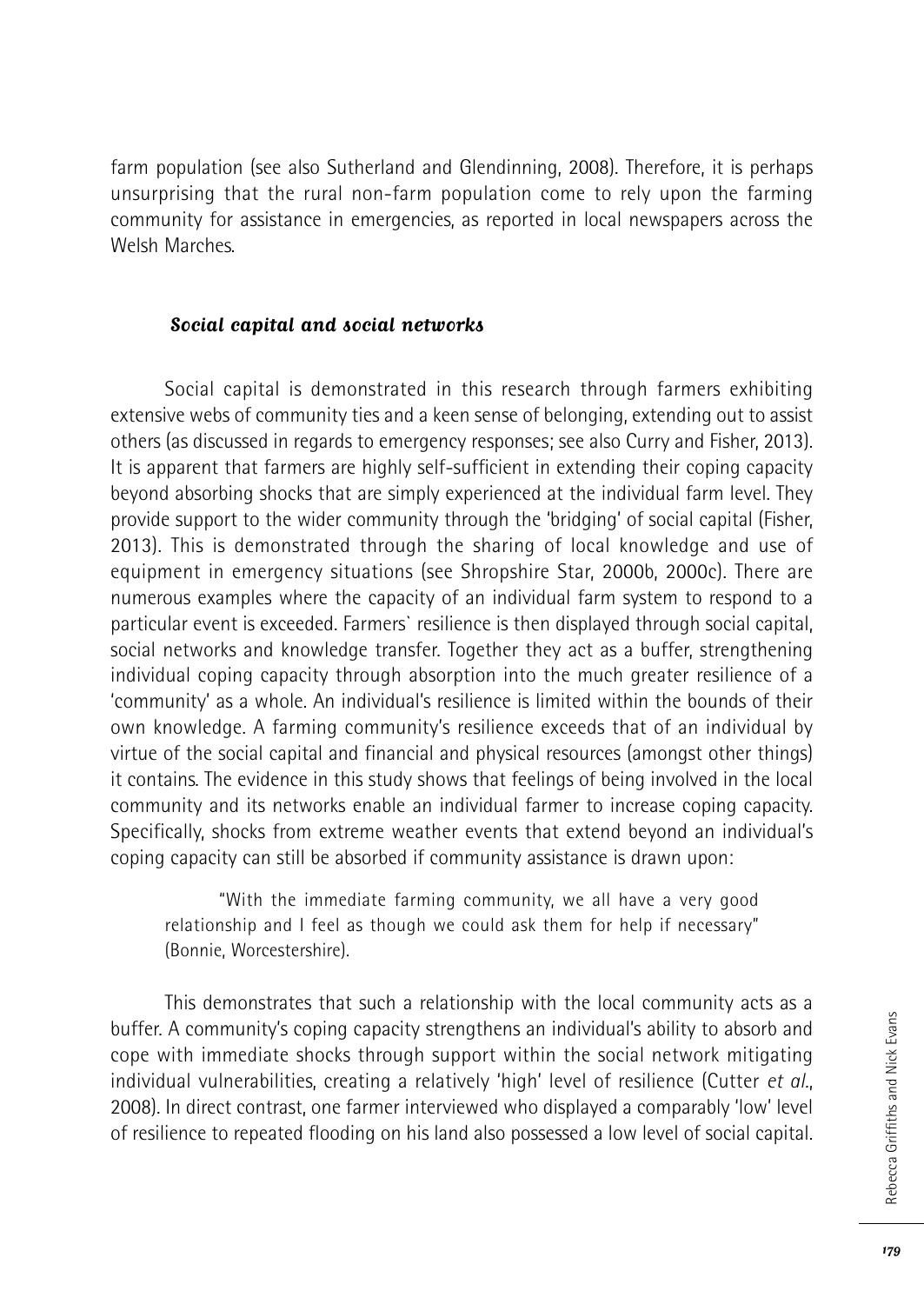He had little involvement in any farming community and poor relationships with neighbours. Such behaviour is often associated with being opposed to the 'belonging' or 'bestowing' qualities of social capital (Curry and Fisher, 2013). Therefore, during frequent flooding, such isolation through a lack of social capital and support means that vulnerability is considerably heightened due to an individual's inability to rely on others to assist in emergency measures, such as moving livestock to higher ground to minimise potential farm losses. It is noticeable that the inclusion of a farmer within the local community, generating much social capital, can strengthen resilience particularly when responding to immediate shocks from extreme weather events. This is demonstrated by Luke's use of social capital to consider the further strengthening of his resilience upon establishing adaptations made by his neighbour:

"I didn't realise that my neighbour had already vaccinated his sheep for the damp, and I said in hindsight if I had known that he had done it, maybe I would have bit the bullet and done it too… someone has to do it first I guess but you do need to have the capital to invest first" (Luke, Worcestershire).

Alternatively, exclusion and isolation from a community can instead act as a barrier to resilience triggered by a low social capital, considerably reducing an individual's coping capacity to respond. This is shown by Frank, who unlike Luke above, is struggling to use his social capital to make suitable changes in response to recent shocks:

"I shall take advice from I don't know who yet. Because all the people I use to take advice from are all gone… I know I have to do something, but I don't know what yet" (Frank, Worcestershire).

Community scale responses are evident in numerous reports in local newspapers. An article written after the 2008 flash floods (Shropshire Star, 2008) demonstrates how the farming community came together to help in the clean-up operations, clear roads and co-operate to save as many crops as possible. A farmer's ability to access new sources of knowledge and to share local knowledge within a social network are amongst the most important direct benefits of their social capital (Inkpen and Tsang, 2005). In the Welsh Marches, it appears farmer groups, such as breed societies and local branches of the National Farmers Union (NFU), provide a platform for knowledge transfer. Many interviewees appear to have engaged with them and casually swap information about weather conditions and mitigating actions alongside the discussions that form the main focus of the group. Farmers become use to asking pertinent questions within such networks, with such principles extended to cover advice on responding to extreme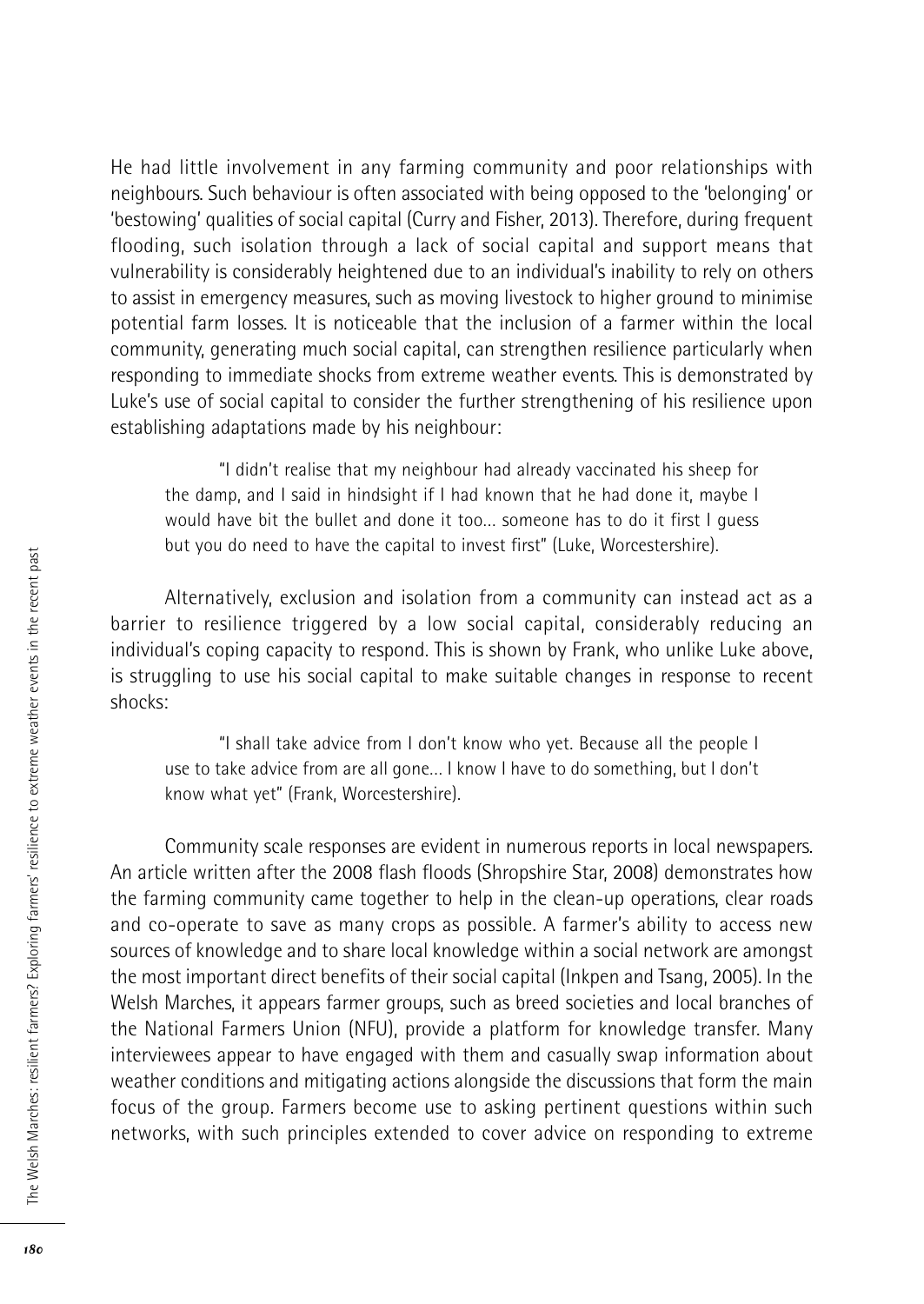weather and climate change. For example, Melissa optimises her interaction with other farmers through a breed society, comparing her activities with other members through asking a series of questions:

"We rely on the Breed association a lot for information… I mean, for what they're doing for lambing, how has that gone? What feed have you used? When are you having yours scanned?... always comparing – seeing what works for some people and not for others" (Melissa, Worcestershire).

Undeniably, farmer groups utilise such knowledge transfer to disseminate information about problems, ideas and solutions to address potential vulnerability (Chambers *et al.*, 1989). Social capital also appears to enhance resilience through its encouragement of resilient attitudes. This is particularly apparent in individual descriptions of losses incurred by an extreme weather event. A significant loss is often relative not only to an individual's past experience, but also to the experiences of those within their social and knowledge networks. It results in a 'could have been worse' attitude. For example, Isaac considered himself to be 'lucky' in comparison to his neighbour:

"My neighbour lost almost 300 ewes, I was lucky – I only lost 30 lambs" (Snowfall 2013, Isaac, Shropshire).

When impacts are placed in respect of others whom may have had more significant losses, a resilient attitude emerges of being in a position of smoother recovery, with greater latitude to implement response measures.

#### **Adaptive Capacity**

Most adaptation to climate change is reactive, triggered by past events (Adger *et al*., 2005). Therefore, responses to past extreme weather events build capacity and strengthen resilience of farmers in the Marches to future events. Displays of adaptive capacity are more covert and difficult to identify because frequently they are more readily apparent in the responses a community is able to make (see coping capacity) which also reduce exposure of vulnerability. Such changes made after an event are highly individual, yet they are often congruent with those made by other farmers. Table 4 demonstrates the evidence of adaptive capacity found from the newspaper articles.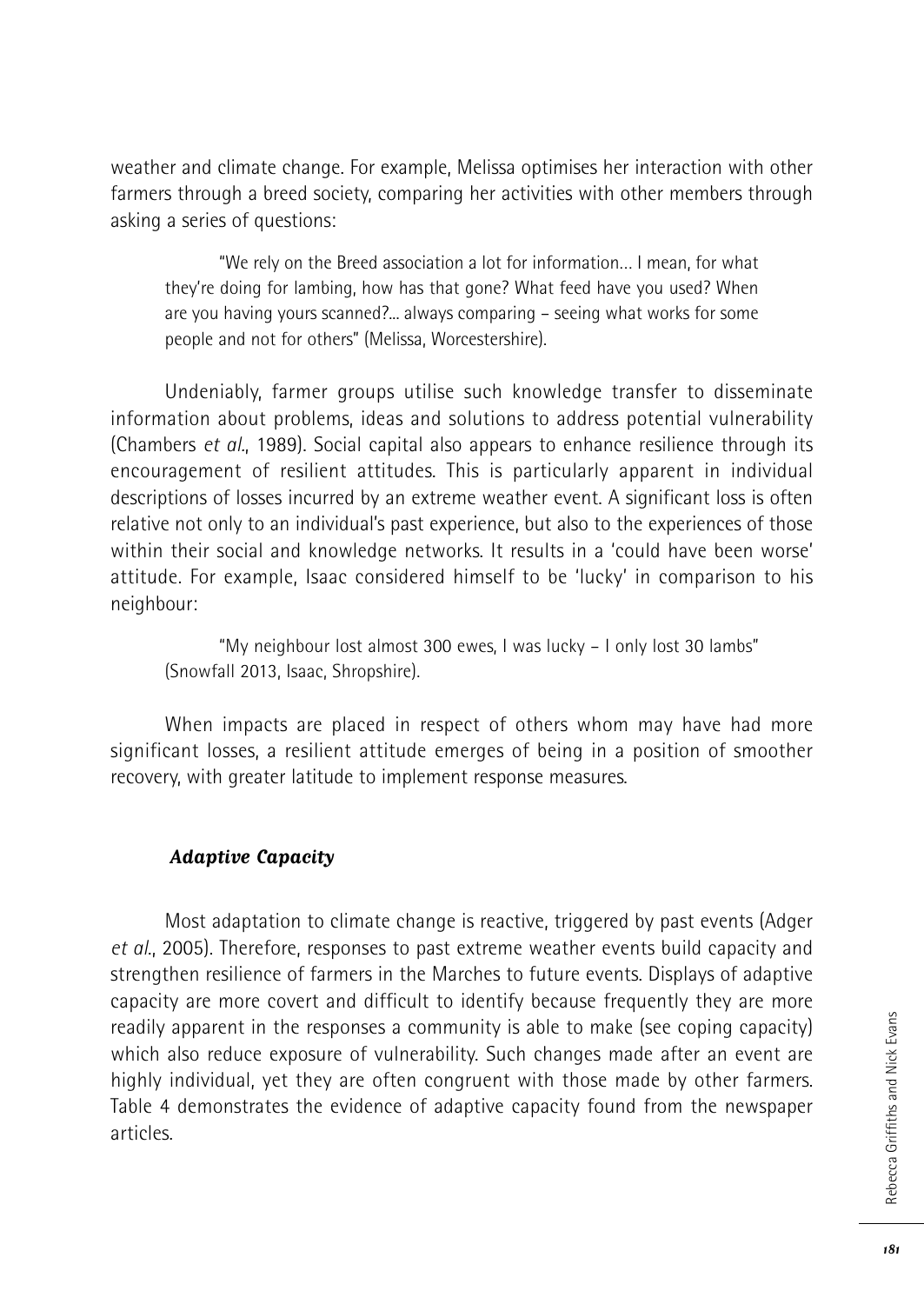### Table 4. Evidence of adaptive capacity in newspaper articles

| Evidence                                                                                                                                                                              |
|---------------------------------------------------------------------------------------------------------------------------------------------------------------------------------------|
| Demonstrates how drought forced farmers to take on additional<br>work to make up for the loss of income created by using winter<br>feed and a reduced ability to make hay and silage. |
|                                                                                                                                                                                       |
| Documents a range of impacts from flash flooding experienced by<br>the farming community, in particular loss of fruit, cereal crops and<br>livestock housing.                         |
|                                                                                                                                                                                       |
|                                                                                                                                                                                       |

It is apparent that farmers in the Welsh Marches decide to trial on their land something that they have seen implemented successfully elsewhere, usually originating from within their social networks. This leads to clusters of innovators closely integrated with each other (Chambers *et al.*, 1989; Reij and Waters-Bayer, 2001). Potential farm adjustments to extreme weather events are considered in this way by the interviewees. For example, this was revealed by one farmer who would have definitely implemented a disease protection measure on the basis that his neighbour had done so. Specifically, the Schmallenberg virus causes birth defects and stillbirths in livestock and was identified as a new threat in the UK in 2012 when it started to be detected on farms in the east of the country (according to the UK Government's agricultural department (Defra), its origin was from midges carrying the virus crossing from the European mainland as a result of warmer climatic conditions);

"There are lots of different things that we communicate about, like Brian said to me the other day – I didn't realise that he had already vaccinated for Schmallenberg…and I said actually in hindsight if I had known that he was, then I would have bit [sic] the bullet and maybe done it too" (Luke, Worcestershire).

As demonstrated by Luke, the communication process and the source of information from within a social network is emphasised as essential, resulting in the implementation of adoption and confirmation of its success (Rogers, 2003).

Long-term impacts of extreme weather events can result in more reason to bring about a change to the farming system which is inherently adaptive. A high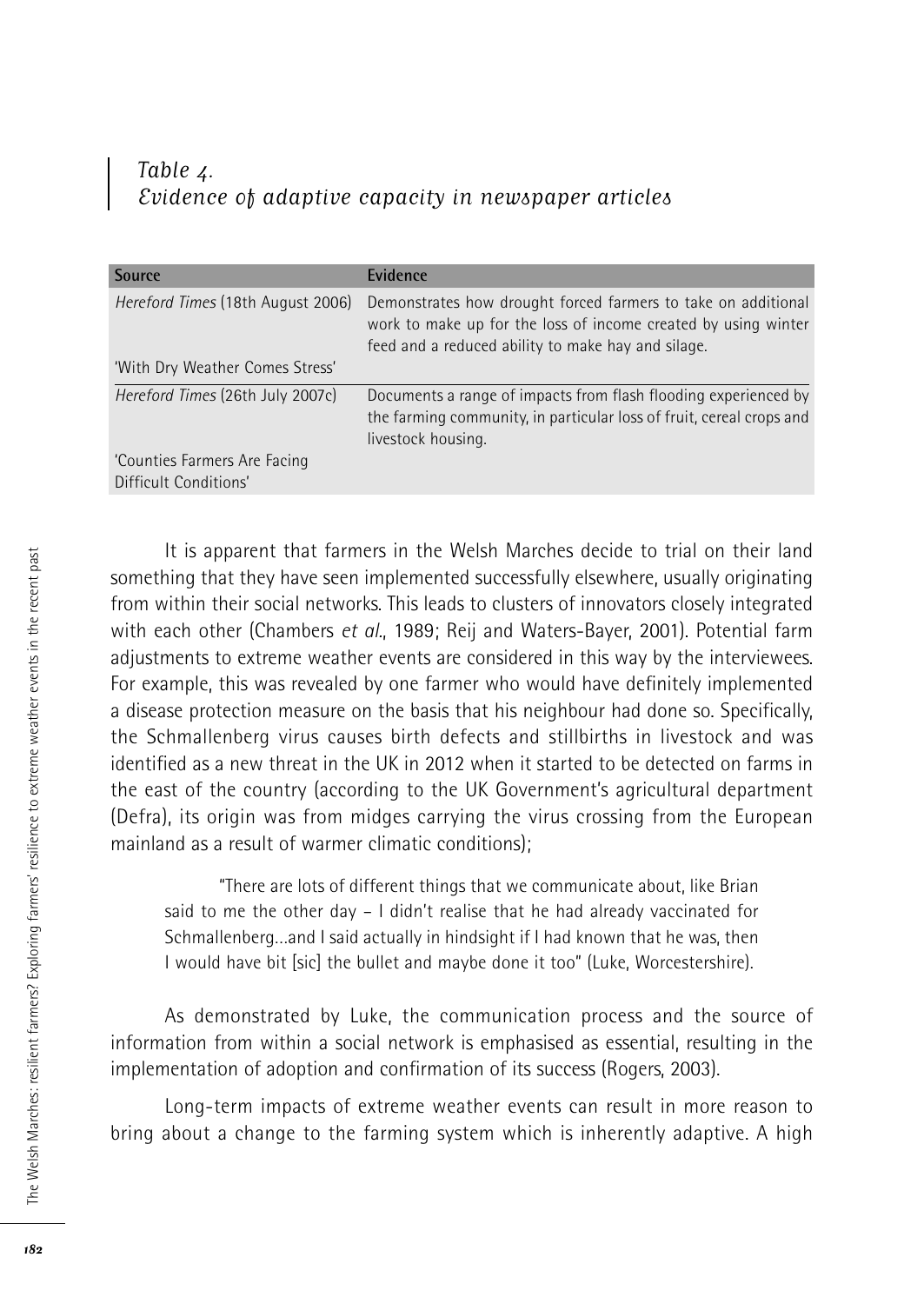coping capacity appears necessary to enable the changes required to reduce vulnerability. Such adjustments may include sourcing alternative incomes, demonstrating where adaptations had been made in direct response to those exceeded when attempting to maintain the original system. This is identifiable for farm families after the 2006 drought (Hereford Times, 2006), where the dry weather meant that winter stores had to be used throughout the summer. This forced some Herefordshire farm households to seek temporarily additional incomes to make good the financial deficit incurred from feed use in a period of unusual weather. Indeed, this was also found to have been experienced as an impact of the 2012 rainfall by two interviewees:

"My wife had to get a job [last year] because you don't know what's gonna happen. You can't factor in 16 floods in 14 months. You can't… especially in the summer. The weather's just not there that's why we had to take on extra work" (Owen, Shropshire).

"We are still struggling from that now… I feel quite fortunate that we have a bank manager who is understanding" (Phillip, Shropshire).

Other adaptations are indirect, implemented primarily as a response to other drivers of change in the agricultural sector. This can lead to situations where one farmer suffers no loss compared to others in the local area. Spanish polytunnels have been appearing in the English landscape since 2001 primarily as a grower response to supermarket demands for large quantities of high quality strawberries (see Evans, 2013). In changing to such a system, additional benefits can be enjoyed by growers, not least in relation to protection from extreme weather:

"Thank goodness for polytunnels: we have been able to continue picking" (Hereford Times, 2007c).

In this case, a farmer's adaptive capacity is already displayed to have previously protected the farm system in comparison to other farmers within the Welsh Marches. Thus, although one individual displays a high adaptive capacity, the resilience of surrounding farmers is not enhanced due to a lack of wider adoption of innovations. Yet, adaptive capacity is highly complex, extending beyond social and cultural capital which is determined at a community level to include physical, natural and economic capitals (Edwards-Jones, 2006). Unfortunately, a holistic assessment of individual adaptive capacity is beyond the scope of the current paper.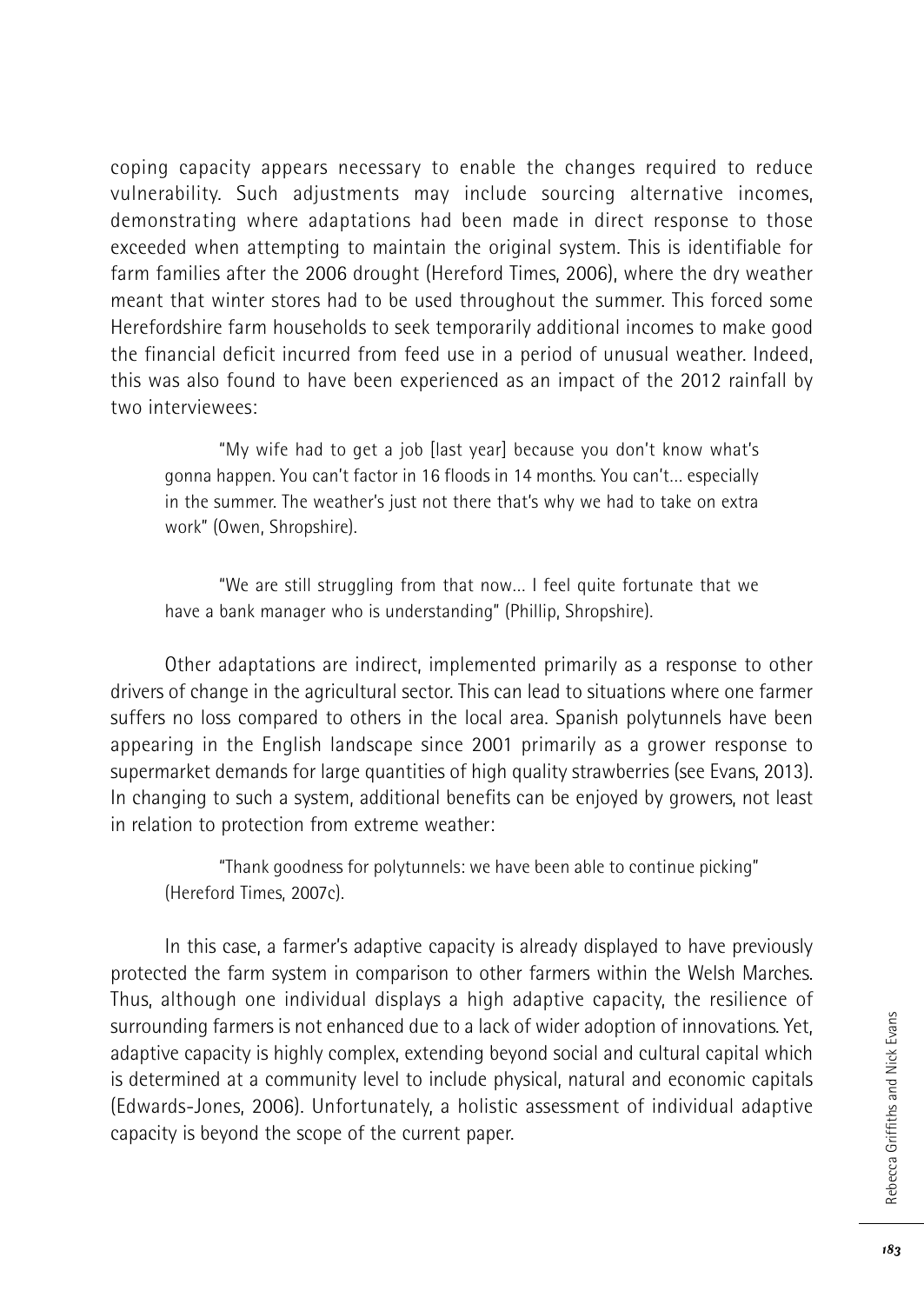### Conclusions

The resilience of farmers across Europe will undoubtedly be tested through a significant increase in the frequency and intensity of extreme weather events, as climate change has a notable effect on the ability to continue producing food. This paper has attempted to conceptualise farmers' resilience through a focus upon the vulnerabilities, responses and adaptations of farmers in the Welsh Marches, to extreme weather events experienced in this locality. The use of local newspapers has allowed for resilience to be assessed through a lens derived directly from the culture, identity and challenges of the locality at the specific time of event occurrence. When combined with first-hand accounts of past experiences, an assessment of resilience has been constructed utilising both primary and secondary data. Digital thematic analysis has allowed for direct comparisons and assessments to be made of multiple sources from within their original context.

Through assessment of responses of farmers to past extreme weather events, the dynamics of farmers' resilience have been explored. The nature and ability of farmers to respond adequately to such challenges are then revealed. One outcome of the analysis provided here is that farmers in the Welsh Marches can be regarded as highly selfsufficient in their ability to overcome the risks presented by extreme weather, as well as possessing capacity to meet the needs of wider local rural communities. At the same time as rural isolation is seen to exacerbate the vulnerability of a small number of Marches farmers, it is also a source of resilience. This has been demonstrated through a high level of social capital, ensuring that the coping capacity is heightened, which then allows for the absorption of external shocks to the farm system. Adaptive capacity to past extreme weather events is apparent amongst those farmers interviewed. However, the extent of adaptations made in direct response to the adverse impacts from future climate change is yet to be explored within the diverse farming communities of Europe. Farmers' resilience is developed using coping and adaptive capacities in combination with the support provided from a social network. A fundamental finding from the analysis of primary and secondary data presented in this paper is that such elements of resilience are continually exposed and strengthened through past experiences of extreme weather events. Unfortunately, they may not be recognised by the individual farmers themselves. Thus, the ability of farmers in the Welsh Marches consciously to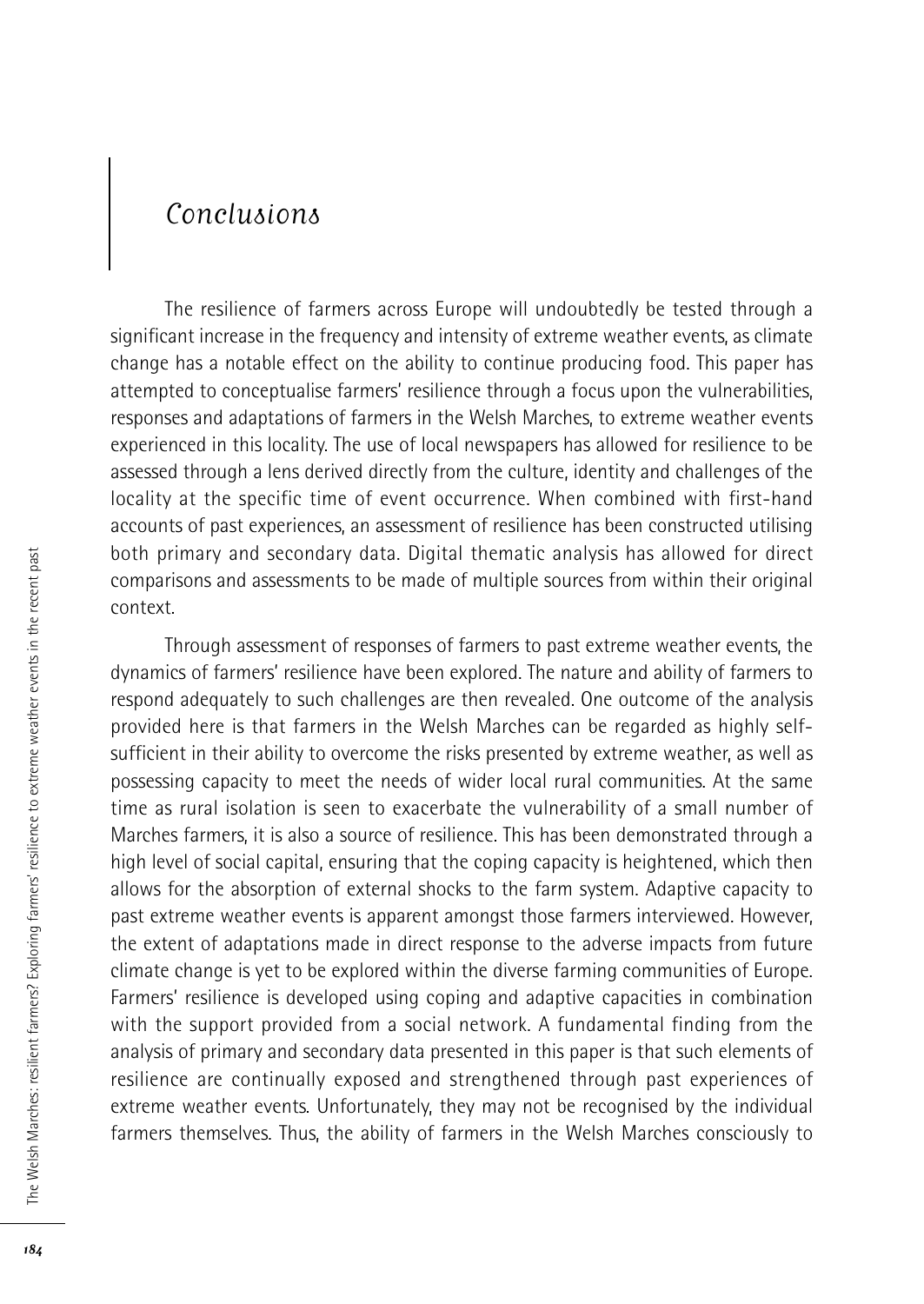enhance their resilience as a specific response to the growing pressures of climate change appears limited.

Further research is required to explore climate change resilience in view of present and anticipated challenges facing farming, along with developing an understanding of appropriate adaptations. The Welsh Marches locality has been used to illustrate key elements of resilience through displays of adaptions in response to extreme weather events. As resilience is regarded to be placed-based (Cutter *et al.*, 2008), so are hazards. Undoubtedly, climate change, and in particular extreme weather events, will precipitate unique geographical impacts across farming systems in Europe. Therefore, in order to further inform an overall assessment of farmers' resilience, more research of the type presented here is required within the contexts of localised farming cultures.

# Acknowledgments

The authors would like to thank the comments and guidance received on this paper, from three anonymous reviewers. With thanks to the ESRS XXVth 2013 Congress, in particular to the participants of Working Group 12: 'Understanding Rural Community Resilience' who inspired much of the concepts explored within this paper. We would also like to show our gratitude to Dr Alan Dixon for providing invaluable theoretical insights and comments on an earlier draft of this paper. We are also grateful to the Met Office, UK for provision of local meteorological data, and the Shropshire archives, Hereford library and the Hive Worcester; for their assistance in the archival research of local newspapers.

# References

- Adger, W., Arnell, N. and Tompkins, E. (2005): "Successful adaptation to climate change across scales", *Global Environmental Change*,15, pp. 77–86.
- Ambler-Edwards. S., Bailey, K., Kiff, A., Lang, T., Lee, R., Marsden, T., Simons, D. and Tibbs, H. (2009): *Food futures: rethinking UK strategy*. London, Chatham House.
- Bazley, P. and Jackson, K. (2013): *Qualitative Data Analysis with Nvivo*. London, Sage.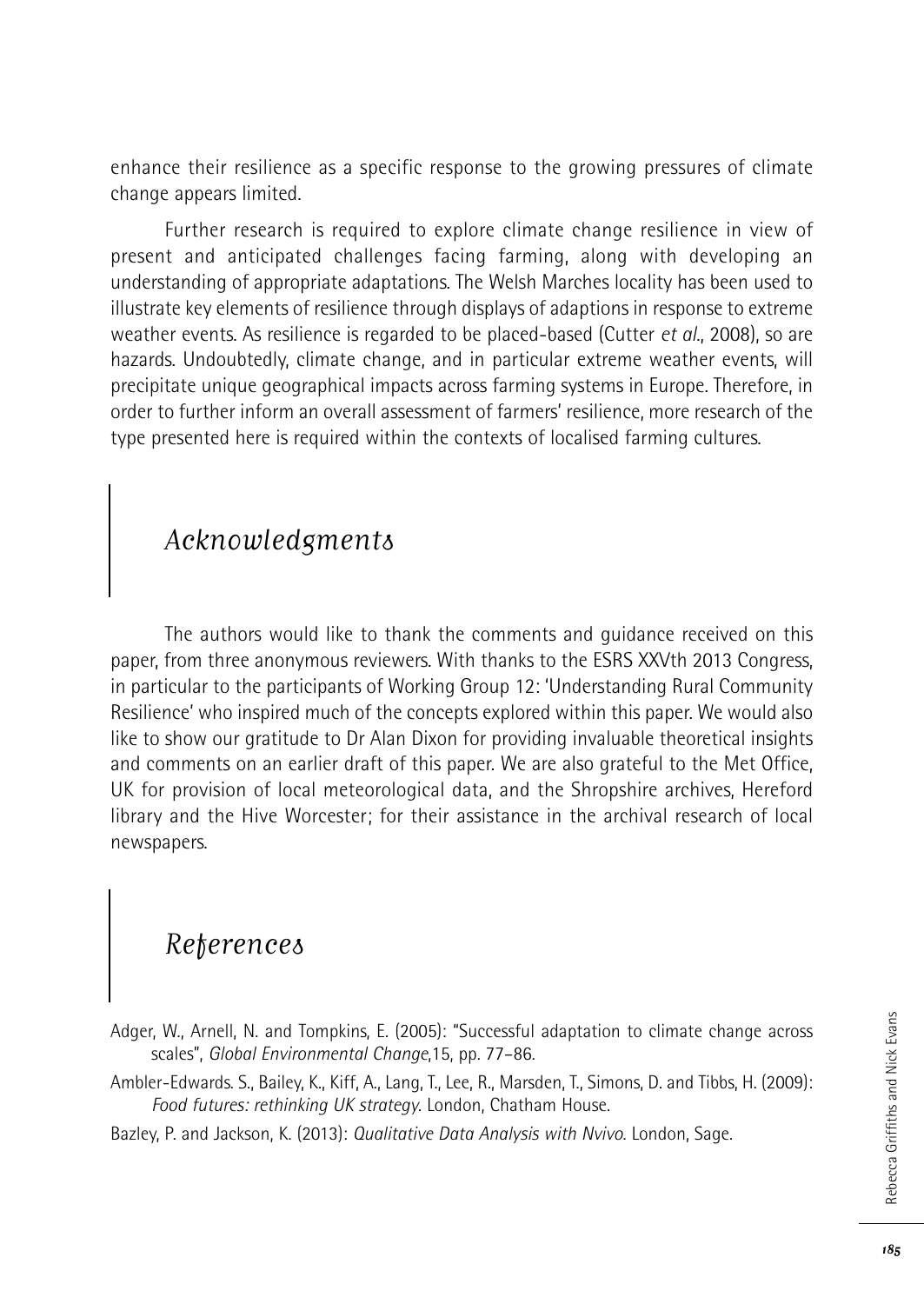Beck, U. (1992): *Risk society: towards a new modernity*. London, Sage.

- (2010): "Climate for change, or how to create a green modernity?", *Theory, Culture & Society*, 27, pp. 254-266.
- Berkes, F. and Jolly, D. (2002): "Adapting to climate change: social-ecological resilience in a Canadian western Arctic community", *Conservation Ecology*, 5 (2).
- Boykoff, M. (2007): "Flogging a dead norm? Newspaper coverage of anthropogenic climate change in the United States and United Kingdom from 2003 to 2006", *Area*, 39, pp. 470–481.
- Bowler, I. (1985): "Some consequences of the industrialisation of agriculture in the European Community", in M. Healey and B. Ilbery (eds.), *The industrialisation of the countryside*, Norwich, GeoBooks, pp. 75-97.
- Chambers, R., Pacey, A. and Thrupp, L. (1989): *Farmer first : farmer innovation and agricultural Research*. Exeter, Short Run Press.
- Comfort, L., Sungu, Y., Johnson, D. and Dunn, M. (2001): "Complex systems in crisis: anticipation and resilience in dynamic environments", *Journal of Contingencies and Crisis Management*, 9, pp. 144–158.
- Convery, I., Bailey, C., Mort, M., and Baxter, J. (2005): "Death in the wrong place? Emotional geographies of the UK 2001 foot and mouth disease epidemic", *Journal of Rural Studies*, 21, pp. 99-109.
- Curry, N. and Fisher, R. (2013): "Being, belonging and bestowing: differing degrees of community involvement amongst rural elders in England and Wales", *European Journal of Ageing*, 10, pp. 325–333.
- Cutter, S., Barnes, L., Berry, M., Burton, C., Evans, E., Tate, E., Tate, J. and Webb, J. (2008): "A placebased model for understanding community resilience to natural disasters", *Global Environmental Change*,18, pp. 598–606.
- Darnhofer, I., Fairweather, J., and Moller, H. (2010): "Assessing a farm's sustainability: insights from resilience thinking", *International Journal of Agricultural Sustainability*, 8, pp. 186-198.
- Defra (2009): *Adapting to climate change: UK climate change projections*. London, Defra.
- (2012a): *UK climate risk assessment 2012*. London, Defra.
- (2012b): *UK climate risk assessment - Agriculture sector report*. London, Defra.
- Edwards-Jones, G. (2006): "Modelling farmer decision-making: concepts progress and challenges", *Animal Science*, 82, pp. 783-790.
- Elder, G. and Conger, R. (2000): *Children of the land: adversity and success in rural America*. Chicago, University of Chicago Press.
- Eriksen, S., Brown, K. and Kelly, M. (2005): "The dynamics of vulnerability: locating coping strategies in Kenya and Tanzania", *The Geographical Journal*, 171, pp. 287-305.
- Evans, N. (2009): "Adjustment strategies revisited: agricultural change in the Welsh Marches", *Journal of Rural Studies*, 25, pp. 217–230.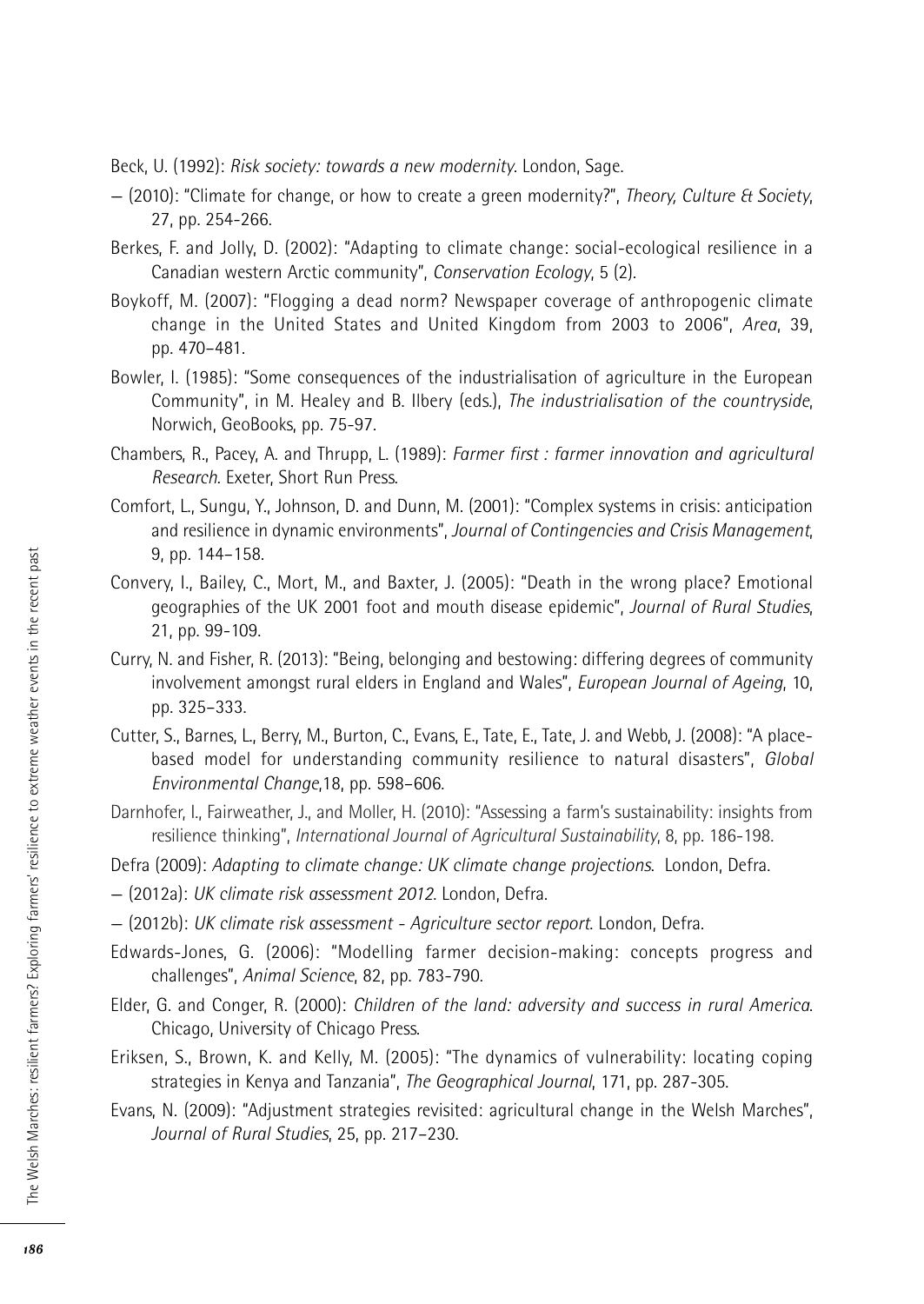- (2013): "Strawberry fields forever? Conflict over neo-productivist Spanish polytunnel technology in British agriculture", *Land Use Policy*, 35, pp. 61-72.
- and Ilbery, B. (1992): "The distribution of farm-based accommodation in England and Wales", *Journal of the Royal Agricultural Society of England*, 53, pp. 67-80.
- —, Morris, C. and Winter, M. (2002): "Conceptualising agriculture: a critique of post-productivism as the new orthodoxy", *Progress in Human Geography*, 26, pp. 313-332.
- Fisher, R. (2013):"'A gentleman's handshake': the role of social capital and trust in transforming information into usable knowledge", *Journal of Rural Studies*, 31, pp. 13–22.
- Folke, C., Carpenter, S., Elmqvist, T., Gunderson, L., Holling, C. and Walker, B. (2002): "Resilience and sustainable development: building adaptive capacity in a world of transformations", *AMBIO: A Journal of the Human Environment*, 31, pp. 437- 440.
- Foresight (2011): *The future of food and farming: final project report.* London, Government Office for Science.
- Franklin, B. (ed.) (2008): *Pulling newspapers apart: analysing print journalism*. Oxfordshire, Routledge.
- Gasson, R., Crow, G., Errington, A., Hutson, J., Marsden, T. and Winter, M. (1988): "The farm as a family business: a review", *Journal of Agricultural Economics*, 39, pp. 1-41.
- Gunderson, L. and Holling, C. (2002): *Panarchy: understanding transformations in human and natural systems.* London, Island Press.
- Inkpen, A. and Tsang, E. (2005): "Social capital, networks, and knowledge transfer", *Academy of Management Review*, 30, pp. 46–165.
- Ilbery, B. and Maye, D. (2010): "Agricultural restructuring and changing food networks in the UK", in N. Coe and A. Jones (eds.),*The economic geography of the UK*, London, Sage, pp.166-180.
- IPCC (2013): "Summary for Policymakers", in T. Stocker, D. Qin, M.Plattner, S. Tignorem, S. Allen, J. Boschung, A. Nauels, Y. Xia, V. Bex and P. Midgley (eds.), *Climate change 2013: the physical science basis. Contribution of working group 1 to Fifth Assessment Report of Intergovernmental Panel on Climate Change*. Cambridge, Cambridge University Press, pp. 5-7.
- (2014): *FWGII AR5 technical summary: climate change 2014 impacts, adaptation and vulnerability*. Cambridge, Cambridge University Press.
- Kaplan, H. (1999): "Toward an understanding of resilience: A critical review of definitions and models", in M. Glantz and J. Johnson (eds.), *Resilience and development: positive life adaptations*, New York, Plenum, pp. 17-83.
- Lazarus, N. (2011): "Coping capacities and rural livelihoods: challenges to community risk management in southern Sri Lanka", *Applied Geography*, 31, pp. 20–34.
- Maye, D. and Kirwan, J. (2013): "Food security: a fractured consensus", *Journal of Rural Studies*, 29, pp. 1-6.
- Mertz, O., Mbow, C., Reenberg, A. and Diouf, A. (2009): "Farmers' perceptions of climate change and agricultural adaptation strategies in rural Sahel", *Environmental Management*, 43, pp. 804-816.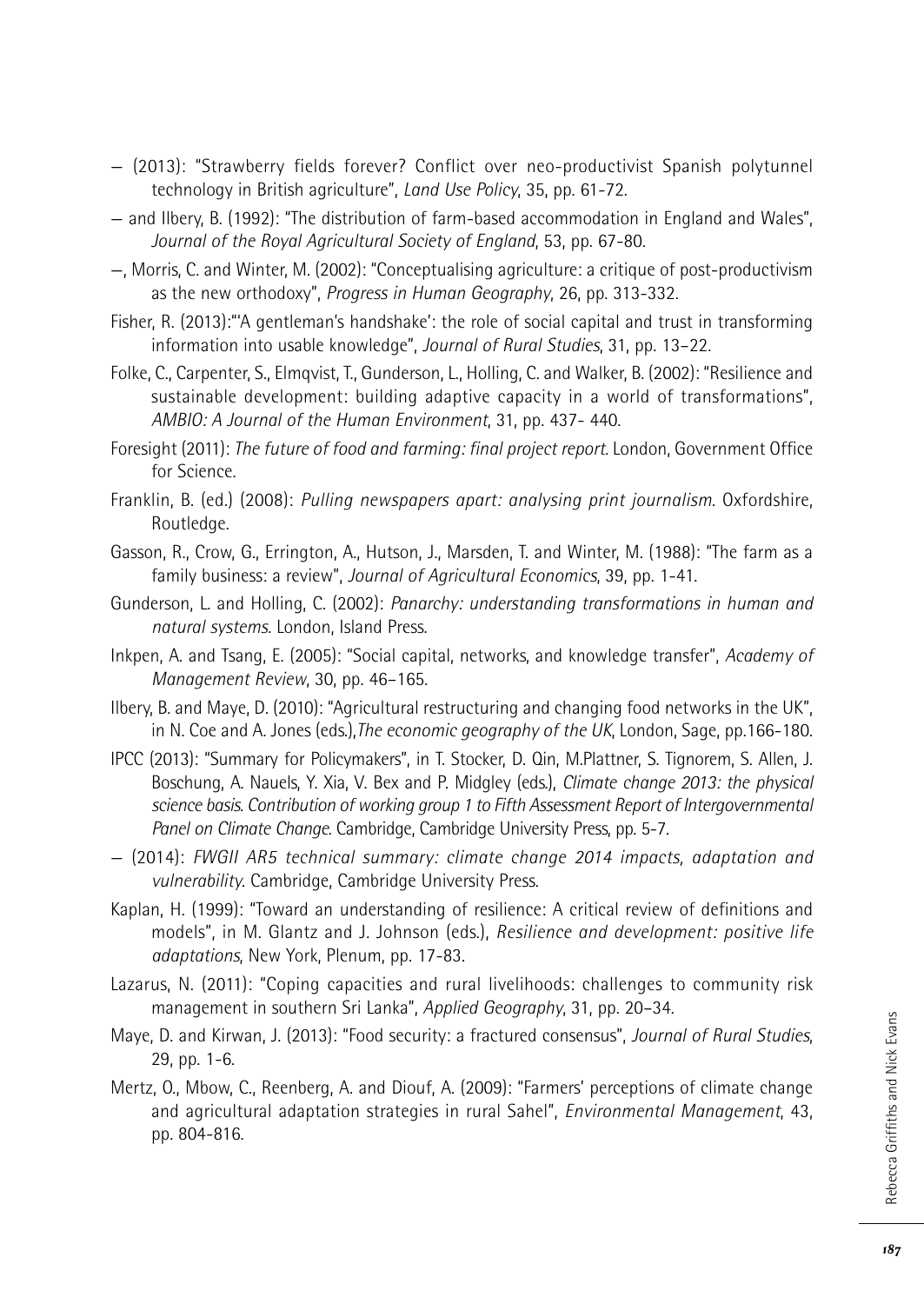- Milestad, R. (2003):*Building farm resilience: prospects and challenges*. Uppsala, Swedish University of Agricultural Sciences.
- and Darnhofer, I. (2003): "Building farm resilience: the prospects and challenges of organic farming", *Journal of Sustainable Agriculture*, 22, pp. 81–97.
- Morris, C. and Evans, N. (2004): "Agricultural turns, geographical turns: retrospect and prospect", *Journal of Rural Studies*, 20, pp. 95-111.
- Morse, J (2000): "Determining sample size", *Qualitative Health Research*, 10, pp. 3-5.
- Moser, S. (2010): "Now more than ever: the need for societal relevant research on vulnerability and adaptation to climate change", *Applied Geography*, 30, pp. 464–474.
- Price, L., and Evans, N. (2006): "From 'as good as gold' to 'gold diggers': farming women and the survival of British family farming", *Sociologia Ruralis*, 46, pp. 280-298.
- and (2009): "From farming stress to distress", *Journal of Rural Studies*, 25, pp. 1-11.
- Putnam, R. (1995): "Tuning in, tuning out : the strange disappearance of social capital in America", *American Political Science Association*, 28, pp. 664–683.
- Reidsma, P., Ewert, F., Lansink, A., and Leemans, R. (2010): "Adaptation to climate change and climate variability in European agriculture: the importance of farm level responses", *European Journal of Agronomy*, 32, pp. 91–102.
- Reij, C. and Waters-Bayer, A. (eds.) (2001): *Farmer innovation in Africa*. London, Earthscan.
- Riley, M. (2009): "'The next link in the chain': children, agri-cultural practices and the family farm", *Children's Geographies*, 7, pp. 245-260.
- Rogers, E. (2003): *Diffusion of innovations*. New York, Free Press.
- Sinclair, K., Curtis, A., Mendham, E., and Mitchell, M. (2014): "Can resilience thinking provide useful insights for those examining efforts to transform contemporary agriculture?", *Agriculture and Human Values*. 31, pp. 371–384.
- Smit, B., and Pilifosova, O. (2003): "From adaptation to adaptive capacity and vulnerability reduction", in S. Huq, J. Smith and R. Klein (eds), *Enhancing the capacity of developing countries to adapt to climate change*, London, Imperial College Press, pp. 9–28.
- and Wandel, J. (2006): "Adaptation, adaptive capacity and vulnerability", *Global Environmental Change*, 16, pp. 282–292.
- Smithers, J. and Smit, B. (1997): "Human adaptation to climatic variability and change", *Global Environmental Change*, 7, pp. 129–146.
- Solvic, P. and Peters, E. (2006): "Risk perception and affect", *Current Directions in Psychological Science*, 15, pp. 322-325.
- Sutherland, L. and Glendinning, T. (2008): "Farm family coping with stress: the impact of the 1998 ice storm", *Journal of Comparative Family Studies*, 39, pp. 527-543.
- Tate, G., Hughes, G., Temple, M., Boothby, D. and Wilkinson, M. (2010): "Changes to farm business management under extreme weather events: likelihood of effect and opportunities in the UK", *Journal of Farm Management*, 14, pp. 67-86.